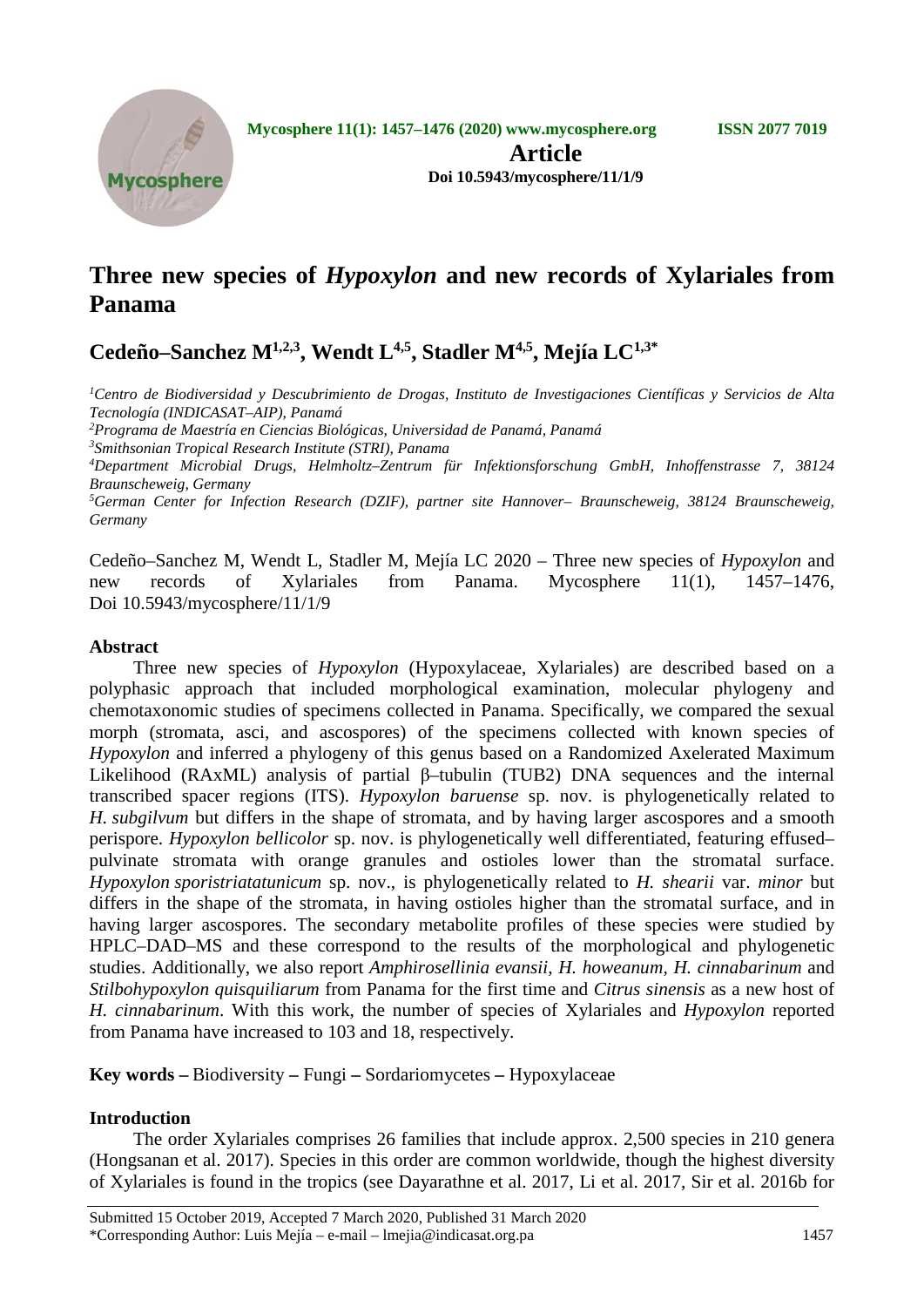recent records of new tropical taxa). Of the 26 families of Xylariales (Helaly et al. 2018), the Xylariaceae and Hypoxylaceae are two of the most diverse and include the specimens studied in this work. The Xylariaceae (Tul. & C. Tul. [as "Xylariei"] Selects fung Carpol (Paris) 2: 3 (1863) emend M. Stadler & L. Wendt) is second to Amphisphaeriaceae (Xylariales) in terms of species richness, and comprises 823 species in 32 genera (Wendt et al. 2018). Species of Xylariaceae produce a geniculosporium–like asexual state, and in general, their stromata do not contain extractable pigments in 10% KOH (Wendt et al. 2018). Recently, 674 species were segregated from Xylariaceae and distributed into three families (Graphostromataceae, Hypoxylaceae, and Lopadostomataceae) while several more were segregated but are currently considered *incertae sedis* within Xylariales and Sordariomycetes, due to the lack of sufficient molecular data and information on the types of the asexual morph (Wendt et al. 2018). The Hypoxylaceae contains more than 360 species in 18 genera including recently described new taxa (Wendt et al. 2018, Daranagama et al. 2018, Lambert et al. 2019, De Long et al. 2019, Sir et al. 2019). The recent update of Sordariomycete families (Hyde et al. 2020) even listed 422 species in 19 genera.

The first records of Xylariales from Panama were based on specimens collected in Barro Colorado Island, Panama Canal Area, in the 1920s (Weston 1933, Standley 1933), and included 11 species of *Hypoxylon*, but only four of them are currently accepted in this genus: *H*. *haematostroma*, *H. fuscum*, *H. hypomiltum*, and *H. rubiginosum*). These records were followed by the reports of *H. subgilvum* and *H. dieckmanii* from the Panama Canal Area by Dennis in 1956, 1970 respectively. More recent collections were recorded for western Panama by Carmona et al. 2009 (*H. anthochroum*, *H. crocopeplum*, *H. investiens*, *H. fendleri*, and *H. lividipigmentum*), Piepenbring et al. 2012 (*H. pelliculosum*), and Kuhnert et al. 2015 (*H. trugodes*). Despite these studies, the reports of Xylariales from Panama are very scarce; only 95 species have been reported in the country for this highly diverse order (Piepenbring 2013). Recent surveys of Sordariomycetes in Panama conducted by our research group suggest that many species of Xylariales remain to be described. Here we present new records of Xylariales from Panama and the description of three new species of *Hypoxylon* based on comparative morphology, molecular phylogeny, and chemotaxonomy.

This study was based on specimens collected at six sites in the Republic of Panama and they are characterized based on a polyphasic approach (morphological, DNA based phylogeny and secondary metabolite profiling).

## **Materials & Methods**

### **Collection of specimens and preparation of cultures**

Since the scope of this study was to make an inventory of *Hypoxylon*, a genus whose stromata almost exclusively occur on woody, dicotyledonous angiosperms, the collection work focused on the forests that are known for a high diversity of such potential hosts. Two sites in the Panama Canal Area: Soberania National Park (SNP) and Camino de Cruces Park (CCP). Four sites in the western province of Chiriquí: Barú Volcano National Park (BVNP), La Concepción, Sortová, and La Amistad International Park (PILA, Chiriquí side). Four of these sites (SNP, CCP, Sortová and Concepción) are localized in lowlands at <700 meters above sea level (m.a.s.l.) and two at elevations higher than 1500 m.a.s.l. (PILA and BVNP).

Each of the sites were visited at least one time and specimens of fungi with typical morphological characters of Xylariaceae and Hypoxylaceae were collected, placed in paper bags, dried overnight at ambient temperature to remove excess humidity and transported to the laboratory for detailed observation and isolation of pure cultures. In the laboratory, perithecia were removed from the stromata using a sterile scalpel under a dissecting stereomicroscope (Nikon SMZ800, Melville, NY, USA), placed on a microscope slide with 50 µl of sterile water and crushed to release ascospores. Thereafter, 10 µl of the ascospore suspension were transferred to Petri dishes with potato dextrose agar (PDA) supplemented with rifampicin (PDA+r). After 24 hours the media were observed for sporulation and monosporic cultures were generated. In rare cases, cultures were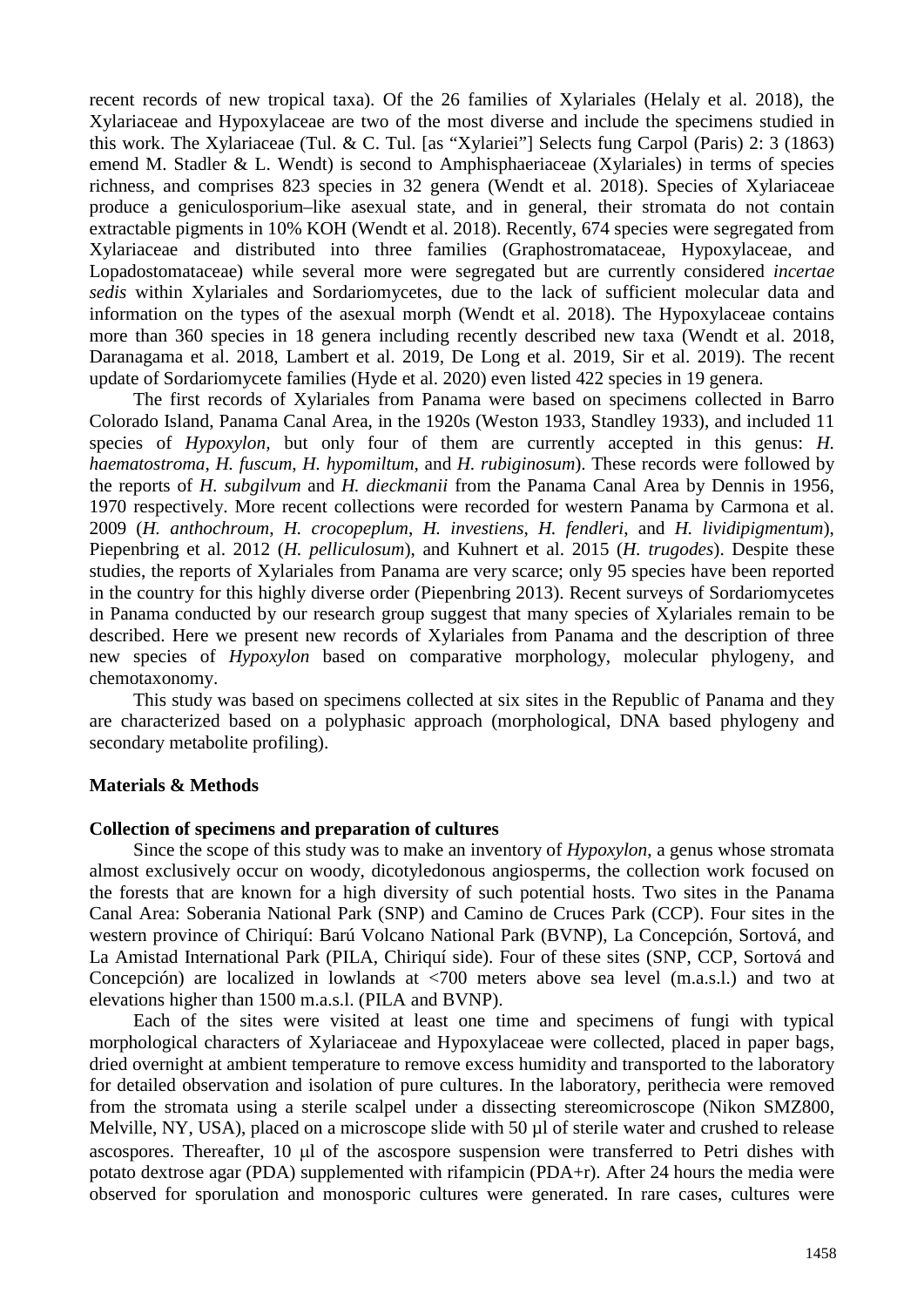generated from multiple germinated spores or cultured from a small piece of the stromata. The cultures were preserved in 10% glycerol at  $-20^{\circ}$ C and maintained in corn meal agar (CMA) slants at 8°C. Cultures were grown in: Potato dextrose agar (PDA), 2 % malt extract agar (2%MEA), V8 agar, oatmeal agar (OA), and potato carrot agar (PCA).

## **Morphological observations**

Sexual structures of the collected specimens were extracted from fresh material, immersed in distilled water and 10 % KOH respectively, and size measurements were performed. Melzer's reagent was used to test the presence of an amyloid reaction of the apical apparatus. The color of the stromata and the extractable pigments were reported following the codes according to Rayner (1970). The stroma and perithecia of each specimen were photographed with a camera (ZEISS Axiocam ICc 5, Jena, Germany) connected to the microscope (ZEISS Axio Scope.A1, Germany). Asci and ascospores were observed, photographed, and measured using an Olympus BX53 microscope equipped with an Olympus DP73 camera and the CellSens Dimensions Software (Olympus, Japan). Specimens were preliminary identified morphologically using the key to species of *Hypoxylon* by Ju & Rogers (1996), Fournier et al*.* (2015) and Sir et al. (2016a), and in the case of *Stilbohypoxylon* by Petrini (2004). Further identification was accomplished using both, morphological and phylogenetic analyses (see below). Dried specimens were deposited in the herbarium of the Autonomous University of Chiriquí, Faculty of Natural and Exact Sciences, Chiriquí, Panama (UCH).

## **DNA extraction, amplification, and sequencing**

DNA was extracted from 5 days old mycelial cultures grown on PDA media. Approximately a square centimeter of mycelium, taken from the growth front of the cultures was scraped off the surface of the medium and transferred to an extraction tube. The DNA was extracted using the Gentra Puregene Tissue kit (QIAGEN, Germany) following the manufacturer's instructions. The TUB2 gene region was amplified using the primers T1 and T22 (O'Donnell & Cigelnik 1997). Amplifications were performed in 25 µl assays containing: 5–15 ng of genomic DNA, 200 μM of each dNTP, 2.5 units of Taq DNA Polymerase (QIAGEN, Germany), 2 μM of each primer and 10x buffer with 15 mM MgCl2; using the iCycler thermal cycler ABI 2720 (Applied Biosystems, USA) under the following reaction conditions: 5 min at 94°C, followed by 32 cycles of 45 s at 94°C, 45 s at 50° C, and 1.5 min at 72°C, with a final extension period of 10 min at 72°C. The ITS gene region was amplified according to Mejía et al. (2008).

PCR products were purified using ExoSAP–IT (USB, Cleveland, USA) following the manufacturer's instructions, and the purified DNA was used for further cycle sequencing reactions with the BigDye Terminator v 3.1 kit (Applied Biosystems, Life Technologies Corporation, Carlsbad CA). The cycle sequencing reactions were performed using the same PCR primers and for TUB2 additionally, the internal primers T2 and T12 (O'Donnell & Cigelnik 1997). The reactions samples were purified with the Big Dye Xterminator kit and the PCR products were sequenced with an Applied Biosystems 3500 Genetic Analyzer (Life Technologies, Carlsbad, CA).

### **Phylogenetic analysis**

DNA sequences of the new species were analyzed for quality and edited using the software Sequencher 5.1 (versión 5.1, Gene codes corporations, Ann Arbor, USA). The generated DNA sequences were collated against deposited sequences in the GenBank® database using the Basic Local Alignment Search Tool for Nucleotide sequences (Benson et al. 2013). Authentic ITS and TUB2 sequences of suitable *Hypoxylon* taxa from published studies were selected for the phylogenetic analyses (Table 1). Furthermore, the type species of prominent *Hypoxylon* sister genera were also included and *Xylaria hypoxylon* (Xylariaceae) was the outgroup. MAFFT alignments (G-INS-i, PAM 200/ k=2, GOP = 1.53, OV = 0.123; Katoh & Kuma 2002) of the ITS and TUB2 sequence dataset were calculated respectively, using the MAFFT v7.017 plug-in of Geneious® 7.1.9 (http://www.geneious.com, Kearse et al. 2012).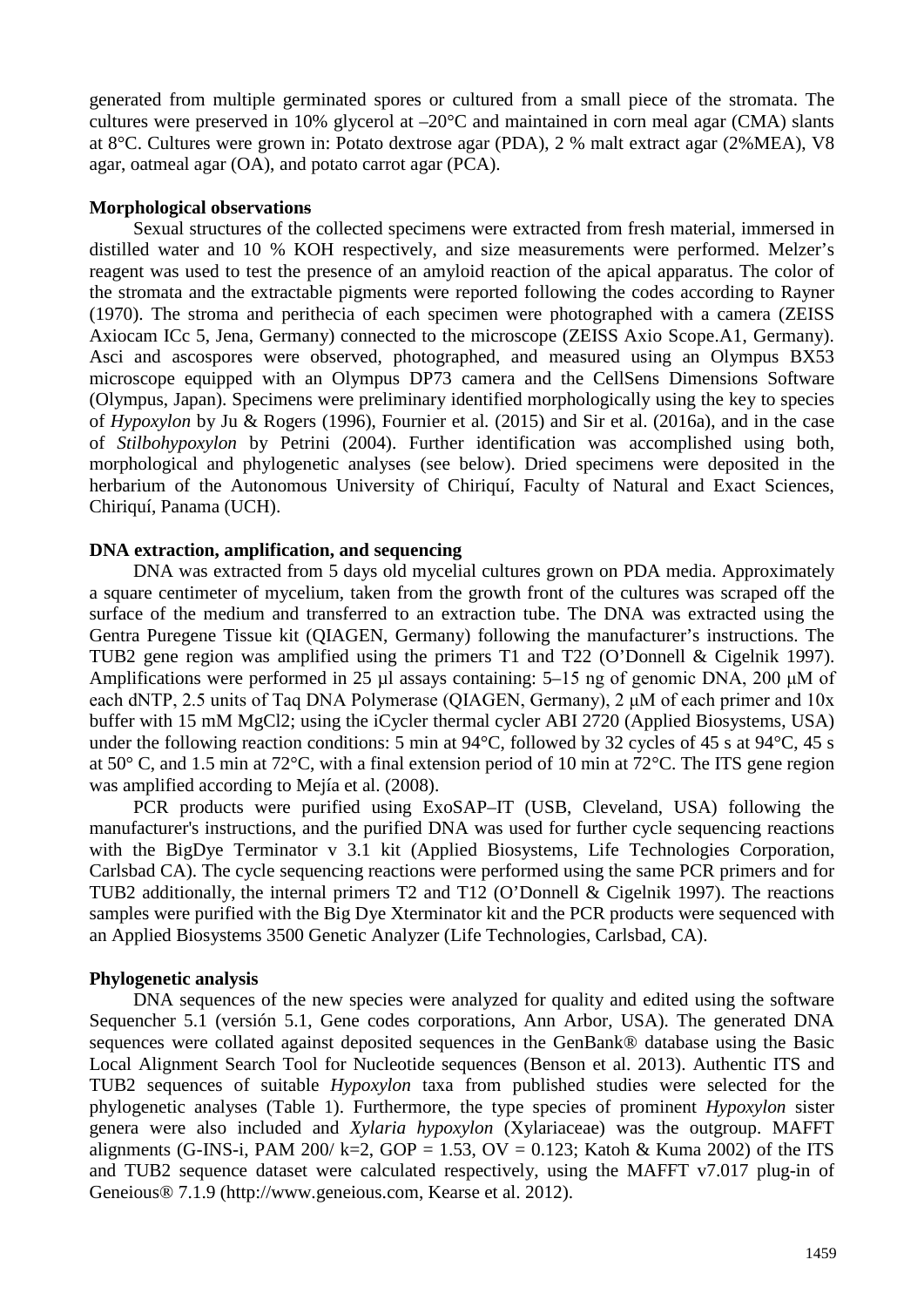Table 1 List of strains used in the phylogenetic analyses. GenBank accession numbers for the ITS and TUB2 sequences are given. Strains derived from type specimens are labelled with T (holotype), IT (isotype), ET (epitype). Sequences derived from this study are highlighted in **bold**. Scientific names follow Index Fungorum (http://www.indexfungorum.org/).

| Species name                     | <b>Strain</b>                  | <b>ITS</b> | TUB <sub>2</sub> | Location          | <b>Status</b>              | <b>Reference</b>                                               |  |
|----------------------------------|--------------------------------|------------|------------------|-------------------|----------------------------|----------------------------------------------------------------|--|
| Annulohypoxyplon<br>truncatum    | CBS 140778                     | KY610419   | KX376352         | Texas<br>(USA)    | ET                         | Kuhnert et al. (2017)                                          |  |
| Daldinia concentrica             | CBS 113277                     | AY616683   | KC977274         | Germany           |                            | Triebel et al. (2005;<br>ITS), Kuhnert et al.<br>(2014; TUB2)  |  |
| Hypomontagnella<br>monticulosa   | <b>MUCL 54604</b>              | KY610404   | KX271273         | French<br>Guiana  | ET                         | Wendt et al. (2018)                                            |  |
| Hypoxylon addis                  | <b>MUCL 52797</b>              | KC968931   | KC977287         | Ethiopia          | T<br>Kuhnert et al. (2014) |                                                                |  |
| Hypoxylon anthochroum            | <b>BCRC 34050</b>              | JN660819   | AY951703         | Mexico            |                            | Hsieh et al. (2005)                                            |  |
| Hypoxylon baruense sp.<br>nov.   | MC66,<br>ex<br><b>UCH9545</b>  | MN056428   | MK908142         | Panama            |                            | This study                                                     |  |
| Hypoxylon begae                  | <b>BCRC 34051</b>              | JN660820   | AY951704         | Hawaii<br>(USA)   |                            | Hsieh et al. (2005)                                            |  |
| Hypoxylon bellicolor sp.<br>nov. | MC36,<br>ex<br><b>UCH9543</b>  | MN056425   | MK908139         | Panama            |                            | This study                                                     |  |
| Hypoxylon brevisporum            | <b>BCRC 33809</b>              | JN660821   | AY951705         | Puerto Rico       |                            | Hsieh et al. (2005)                                            |  |
| Hypoxylon calileguense           | <b>STMA 14059</b>              | KU604566   | KU604579         | Argentina         |                            | Sir et al. (2016a)                                             |  |
| Hypoxylon carneum                | <b>BCRC 34052</b>              | JN660822   | AY951706         | France            |                            | Hsieh et al. (2005)                                            |  |
| Hypoxylon cercidicola            | CBS 119009                     | KC968908   | KC977263         | France            |                            | Kuhnert et al. (2014)                                          |  |
| Hypoxylon cinnabarinum           | <b>BCRC 34055</b>              | JN979409   | AY951708         | Puerto Rico       |                            | Hsieh et al. (2005)                                            |  |
| Hypoxylon<br>cinnabarinum        | MC97,<br>ex<br><b>UCH9546</b>  | MN056429   | MK908143         | Panama            |                            | This study                                                     |  |
| Hypoxylon crocopeplum            | <b>BCRC 34056</b>              | JN979410   | AY951710         | Indiana<br>(USA)  |                            | Hsieh et al. (2005)                                            |  |
| Hypoxylon dieckmanii             | <b>BCRC 34058</b>              | JN979412   | AY951712         | Mexico            |                            | Hsieh et al. $(2005)$                                          |  |
| Hypoxylon erythrostroma          | <b>MUCL 53759</b>              | KC968910   | KC977296         | Martinique        |                            | Kuhnert et al. (2014)                                          |  |
| Hypoxylon fendleri               | <b>BCRC 34064</b>              | JN979418   | AY951718         | Taiwan            |                            | Hsieh et al. (2005)                                            |  |
| Hypoxylon fendleri               | MC25,<br>ex<br><b>UCH9552</b>  | MN056423   | MK908137         | Panama            |                            | This study                                                     |  |
| Hypoxylon ferrugineum            | CBS 141259                     | KX090079   | KX090080         | Austria           |                            | Friebes<br>$\&$<br>Wendelin<br>(2016,<br>direct<br>submission) |  |
| Hypoxylon<br>flavoargillaceum    | <b>STMA 14062</b>              | KU604577   | KU159532         | Argentina         |                            | Sir et al. (2016a)                                             |  |
| Hypoxylon fragiforme             | <b>MUCL 51264</b>              | KC477229   | KX271282         | Germany           | ET                         | Wendt et al. (2018)                                            |  |
| Hypoxylon fraxinophilum          | <b>MUCL 54176</b>              | KC968938   | KC977301         | France            | ET                         | Kuhnert et al. (2014)                                          |  |
| Hypoxylon<br>fulvosulphureum     | <b>MFLUCC</b><br>$13-$<br>0589 | KP401576   | KP401584         | Thailand          | T                          | Sir et al. (2015)                                              |  |
| Hypoxylon<br>fuscopurpureum      | <b>BCRC 34067</b>              | JN979421   | AY951721         | Virginia<br>(USA) |                            | Hsieh et al. (2005)                                            |  |
| Hypoxylon fuscum                 | CBS 113049                     | KY610401   | KX271271         | France            | ET                         | Wendt et al. (2018)<br>Kuhnert et al. (2014;                   |  |
| Hypoxylon<br>griseobrunneum      | CBS 331.73                     | KY610402   | KC977303         | India             | $\mathbf T$                | TUB2), Wendt et al.<br>(2018; HTS)                             |  |
| Hypoxylon<br>haematostroma       | MC34,<br>ex<br><b>UCH9555</b>  | MN056424   | MK908138         | Panama            |                            | This study                                                     |  |
| Hypoxylon<br>haematostroma       | <b>MUCL 47600</b>              | AM749924   | KC977279         | Panama            |                            | Kuhnert et al. (2014)                                          |  |
| <b>Hypoxylon</b> howeanum        | MC62,<br>ex<br><b>UCH9565</b>  | MN056427   | MK908144         | Panama            |                            | This study                                                     |  |
| <b>Hypoxylon</b> howeanum        | <b>MC65</b>                    | MN056430   | MK908141         | Panama            |                            | This study                                                     |  |
| Hypoxylon howeanum               | <b>MUCL 47599</b>              | AM749928   | KC977277         | Germany           |                            | Kuhnert et al. (2014)                                          |  |
| Hypoxylon hypomiltum             | <b>MUCL 53312</b>              | KC968914   | KC977298         | Guadeloupe        |                            | Kuhnert et al. (2014)                                          |  |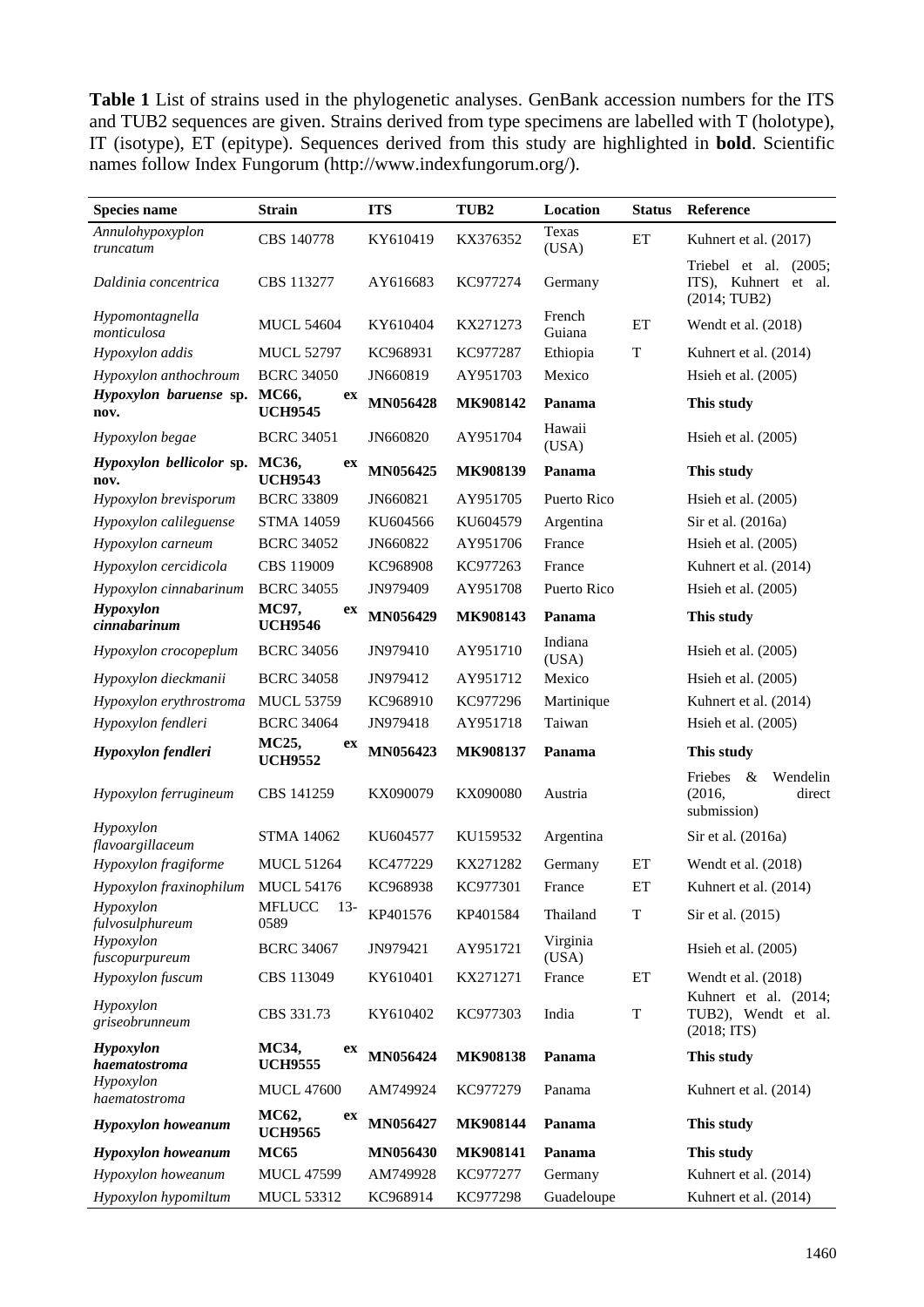# **Table 1** Continued.

| <b>Species name</b>                             | <b>Strain</b>                        | <b>ITS</b> | TUB <sub>2</sub> | Location              | <b>Status</b> | Reference                                                     |  |
|-------------------------------------------------|--------------------------------------|------------|------------------|-----------------------|---------------|---------------------------------------------------------------|--|
| Hypoxylon investiens                            | CBS 118183                           | KC968925   | KC977270         | Malaysia              |               | Kuhnert et al. (2014)                                         |  |
| Hypoxylon jaklitschii                           | CBS 138916                           | KM610290   | KM610304         | Sri Lanka             | $\mathbf T$   | Kuhnert et al. (2015)                                         |  |
| Hypoxylon jecorinum                             | <b>YMJ 39</b>                        | JN979429   | AY951731         | Mexico                |               | Hsieh et al. (2005)                                           |  |
| Hypoxylon<br>lateripigmentum                    | <b>MUCL 53304</b>                    | KC968933   | KC977290         | Martinique            | $\mathbf T$   | Kuhnert et al. (2014)                                         |  |
| Hypoxylon lenormandii                           | <b>STMA 14072</b>                    | KM610283   | KM610299         | Argentina             |               | Kuhnert et al. (2015)                                         |  |
| Hypoxylon liviae                                | CBS 115282                           | KC968922   | KC977265         | Norway                | ET            | Kuhnert et al. (2014)                                         |  |
| Hypoxylon lividicolor                           | <b>BCRC 34076</b>                    | JN979432   | AY951734         | Taiwan                | T             | Hsieh et al. (2005)                                           |  |
| Hypoxylon<br>lividipigmentum                    | <b>BCRC 34077</b>                    | JN979433   | AY951735         | Mexico                | IT            | Hsieh et al. $(2005)$                                         |  |
| Hypoxylon macrosporum                           | <b>BCRC 34078</b>                    | JN979434   | AY951736         | Canada                |               | Hsieh et al. $(2005)$                                         |  |
| Hypoxylon munkii                                | <b>MUCL 53315</b>                    | KC968912   | KC977294         | Martinique            |               | Kuhnert et al. (2014)                                         |  |
| Hypoxylon musceum                               | <b>MUCL 53765</b>                    | KC968926   | KC977280         | Guadeloupe            |               | Kuhnert et al. (2014)                                         |  |
| Hypoxylon ochraceum                             | <b>MUCL 54625</b>                    | KC968937   | KC977300         | Martinique<br>West    | ET            | Kuhnert et al. (2014)                                         |  |
| Hypoxylon papillatum                            | ATCC 58729                           | KC968919   | KC977258         | Virginia<br>(USA)     | T             | Kuhnert et al. (2014)                                         |  |
| Hypoxylon perforatum                            | <b>MUCL 54174</b>                    | KC968936   | KC977299         | Japan                 |               | Kuhnert et al. (2014)                                         |  |
| Hypoxylon petriniae                             | CBS 114746                           | KY610405   | KX271274         | France                | T             | Kuhnert et al. (2014;<br>TUB2), Wendt et al.<br>(2018; HTS)   |  |
| Hypoxylon pilgerianum                           | <b>BCRC 34985</b>                    | JQ009310   | AY951744         | Taiwan                |               | Hsieh et al. (2005)                                           |  |
| Hypoxylon<br>polyporoideum                      | <b>BCRC 34088</b>                    | JQ009311   | AY951747         | Taiwan                |               | Hsieh et al. (2005)                                           |  |
| Hypoxylon porphyreum                            | CBS 119022                           | KC968921   | KC977264         | France                |               | Kuhnert et al. (2014)                                         |  |
| Hypoxylon pulicicidum                           | <b>MUCL 49879</b>                    | JX183075   | JX183072         | Martinique            | T             | Bills et al. (2012)                                           |  |
| Hypoxylon rickii                                | <b>MUCL 53309</b>                    | KC968932   | KC977288         | Martinique            | ET            | Kuhnert et al. (2014)<br>Stadler et al (2013;                 |  |
| Hypoxylon rubiginosum                           | <b>MUCL 52887</b>                    | KC477232   | KY624311         | Germany               | ET            | Wendt<br>ITS),<br>et<br>al.<br>(2018; TUB2)                   |  |
| Hypoxylon samuelsii                             | <b>MUCL 51843</b>                    | KC968916   | KC977286         | Guadeloupe            | ET            | Kuhnert et al. (2014)                                         |  |
| Hypoxylon shearii var.<br>minor                 | <b>BCRC 34093</b>                    | EF026142   | AY951753         | Mexico                | IT            | Hsieh et al. (2005)                                           |  |
| Hypoxylon spegazzianum                          | <b>STMA 14082</b>                    | KU604573   | KU604582         | Argentina             | T             | Sir et al. (2016a)                                            |  |
| Hypoxylon<br>sporistriatatunicum<br>sp.<br>nov. | <b>MC50,</b><br>ex<br><b>UCH9542</b> | MN056426   | MK908140         | Panama                |               | This study                                                    |  |
| Hypoxylon subgilvum                             | <b>BCRC 34094</b>                    | JQ009314   | AY951754         | Hawaii<br>(USA)       |               | Hsieh et al. (2005)                                           |  |
| Hypoxylon subrutiloides                         | F 202416                             | FJ185304   | FJ185281         | New<br>Zealand        |               | Platas et al. (2009)                                          |  |
| Hypoxylon ticinense                             | <b>BCRC 34097</b>                    | JQ009317   | AY951757         | France                |               | Hsieh et al. (2005)                                           |  |
| Hypoxylon ulmophilum                            | <b>BCRC 34100</b>                    | JQ009320   | AY951760         | Primorsky<br>(Russia) |               | Hsieh et al. (2005)                                           |  |
| Hypoxylon vogesiacum                            | CBS 115273                           | KC968920   | KX271275         | France                |               | Kuhnert et al. (2014;<br>ITS), Kuhnert et al.<br>(2017; TUB2) |  |
| Jackrogersella<br>multiformis                   | CBS 119016                           | KC477234   | KX271262         | Germany               | ET            | Kuhnert et al. (2014)                                         |  |
| Pyrenopolyporus hunteri                         | <b>MUCL 52673</b>                    | KY610421   | KU159530         | <b>Ivory Coast</b>    | ET            | Kuhnert et al. (2017)                                         |  |
| Xylaria hypoxylon                               | CBS 122620                           | KY610407   | KX271279         | Sweden                | ET            | Wendt et al. (2018)                                           |  |

The obtained alignments were cured using the Castresana Lab Gblocks Server v0.91b at low stringency settings (allowance of smaller final blocks & gap positions within the final blocks; http://molevol.cmima.csic.es/castresana/Gblocks\_server.html, Talavera & Castresana 2007,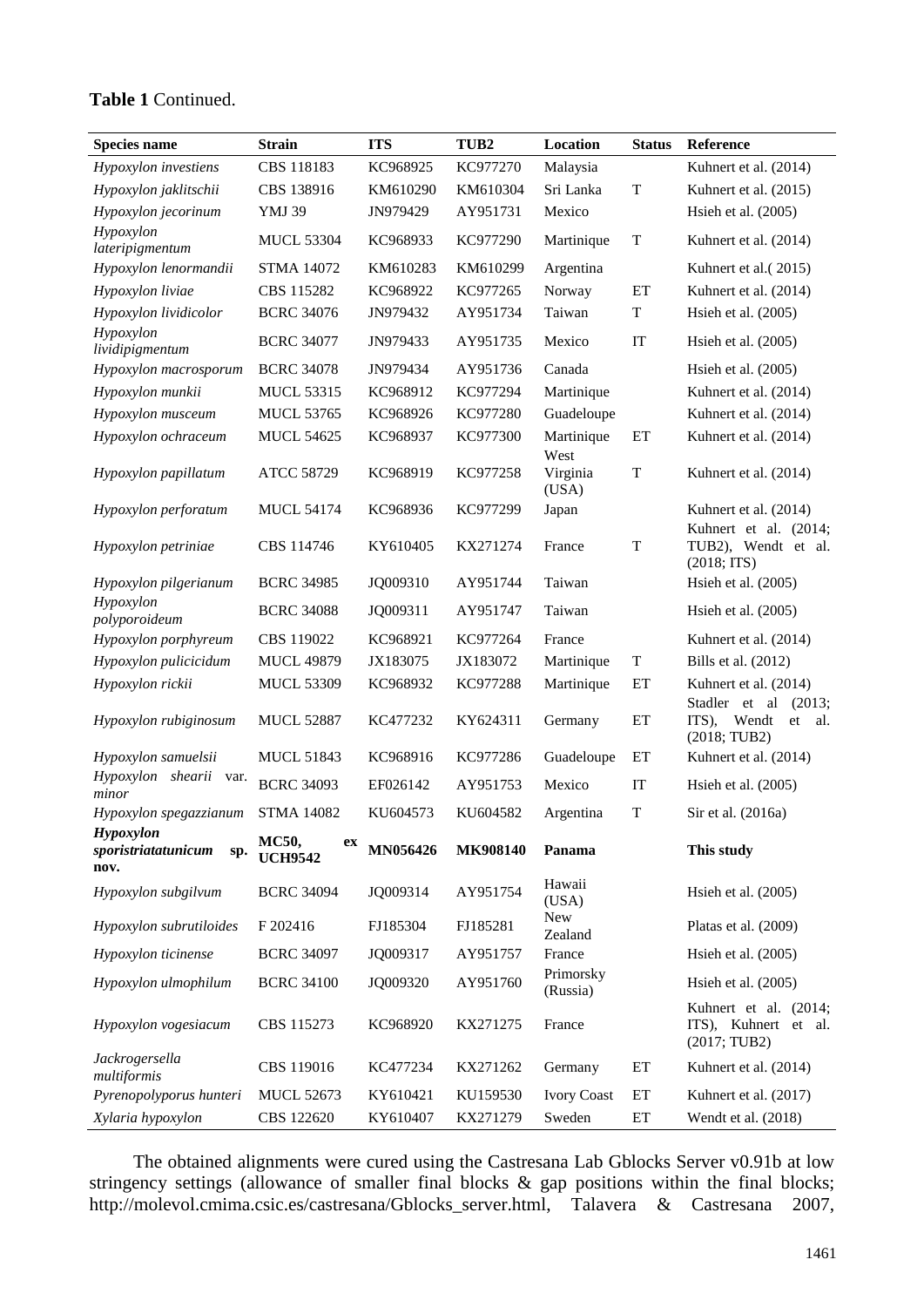Castresana 2000) and flanking positions with missing sequence data was replenished with "?". A modeltest (N=88) was performed for both cured alignments respectively, with default settings in jModeltest 2.1.10 v20160303 (Darriba et al. 2012), BIC values were calculated for all tested substitution models and the best substitution model for a combined alignment was chosen. The cured ITS and TUB2 alignment were concatenated, and a maximum likelihood analysis (ML) was performed with RAxML7.2.8 (Stamatakis 2006, 2014, Stamatakis & Alachiotis 2010) starting with a complete random tree, GTR+G+I as substitution model and 1000 bootstrap replicates, carried out in Geneious®.

The ML tree was rooted with *Xylaria hypoxylon* as outgroup, exported as scalable vector graphic (svg) and opened in Inkscape 0.92.3 (© 1989, 1991 Free Software Foundation, Inc., https://www.inkscape.org) for layout implementation (Fig. 1).

# **HPLC profiling**

Stromatal extracts were obtained by removal of small amounts of the stromata tissue, immersion in acetone and extraction in an ultrasonic bath at 40°C for 15 min. The reaction tubes were centrifuged and the supernatant was used for chemical analyses using high performance liquid chromatography coupled with diode array and electrospray mass spectrometric detection (HPLC/DAD–ESIMS) as described in Kuhnert et al. (2017), and the gradient was the same as described by Surup et al. (2018). The mass spectra, UV–visible spectra and retention times were compared with an internal database comprising standards of known compounds from Xylariales to identify correlating peaks. The results are depicted in Fig. 5. Some characteristic metabolites are shown in Fig. 6.

## **Results**

# **Phylogenetic analyses**

For the phylogenetic analysis the ITS and TUB2 sequences of the eight collected Panamanian species were compared with sequences of 58 taxa, including sequences of many type and authentic species of *Hypoxylon* (Kuhnert et al. 2014, Wendt et al. 2018). Sequences of the type species of sister genera to *Hypoxylon*, namely *Annulohypoxyplon truncatum*, *Daldinia concentrica*, *Hypomontagnella monticulosa*, *Jackrogersella multiformis* and *Pyrenopolyporus hunteri* were included as well.

The MAFFT alignment of ITS and TUB2 consisted, respectively of 1672 and 2024 characters prior curing and 363 and 1085 after (21% and 53% of the original alignment length). Excluded flanking regions were [54-59], [99-113], [115-119], [125-136], [545-551], [591-603], [606-610], [620-625], [638-647], [651-656], [662-828], [835-848], [850-871], [895-911], [913-945], [962- 968], [970-975] and [1007-1018] for the ITS alignment; and [126-133], [197-202], [204-208], [421-431], [439-443], [450-487], [528-539], [548-561], [576-604], [674-721], [760-764], [886- 893], [895-955], [1034-1042], [1047-1341], [1343-1479], [1481-1735], [1737-1849], [1898-1905] and [1919-1936] for the TUB2 alignment. The modeltest identified GTR+I+G as sixth and fifth best suited substitution model for the cured ITS  $(-ln(L) = 5553, K = 140, BIC = 11932)$  and TUB2  $(ln(L) = 13461, K = 140, BIC = 27901)$  alignment, respectively and the best substitution model for the calculation of a ML tree based on the combined alignment of the cured ITS and TUB2 alignments (ITS-TUB2 alignment, length: 1448 characters). The RAxML analysis resulted in the ML tree depicted in Fig. 1 with a  $-\ln(L)$  value of 19353 and a tree length of 8.2866 (model information:  $\alpha = 0.947863$ ;  $inv = 0.547936$ ; substitution rates:  $A \leftrightarrow C = 0.765339$ ,  $A \leftrightarrow G =$ 3.433984, A↔T = 1.232713, C↔G = 0.519272, C↔T = 5.779039, G↔T = 1.000000; base frequencies:  $f\pi(A) = 0.20635$ ,  $f\pi(C) = 0.301368$ ,  $f\pi(G) = 0.243091$ ,  $f\pi(T) = 0.249276$ ).

The calculated ML tree showed strong bootstrap support for most of the terminal clades but lacked general support for the tree backbone. This issue has been observed in previous studies of Xylariales (Hsieh et al. 2005, Kuhnert et al. 2014, Wendt et al. 2018) and could possibly be overcome by including further phylogenetic markers and taxa.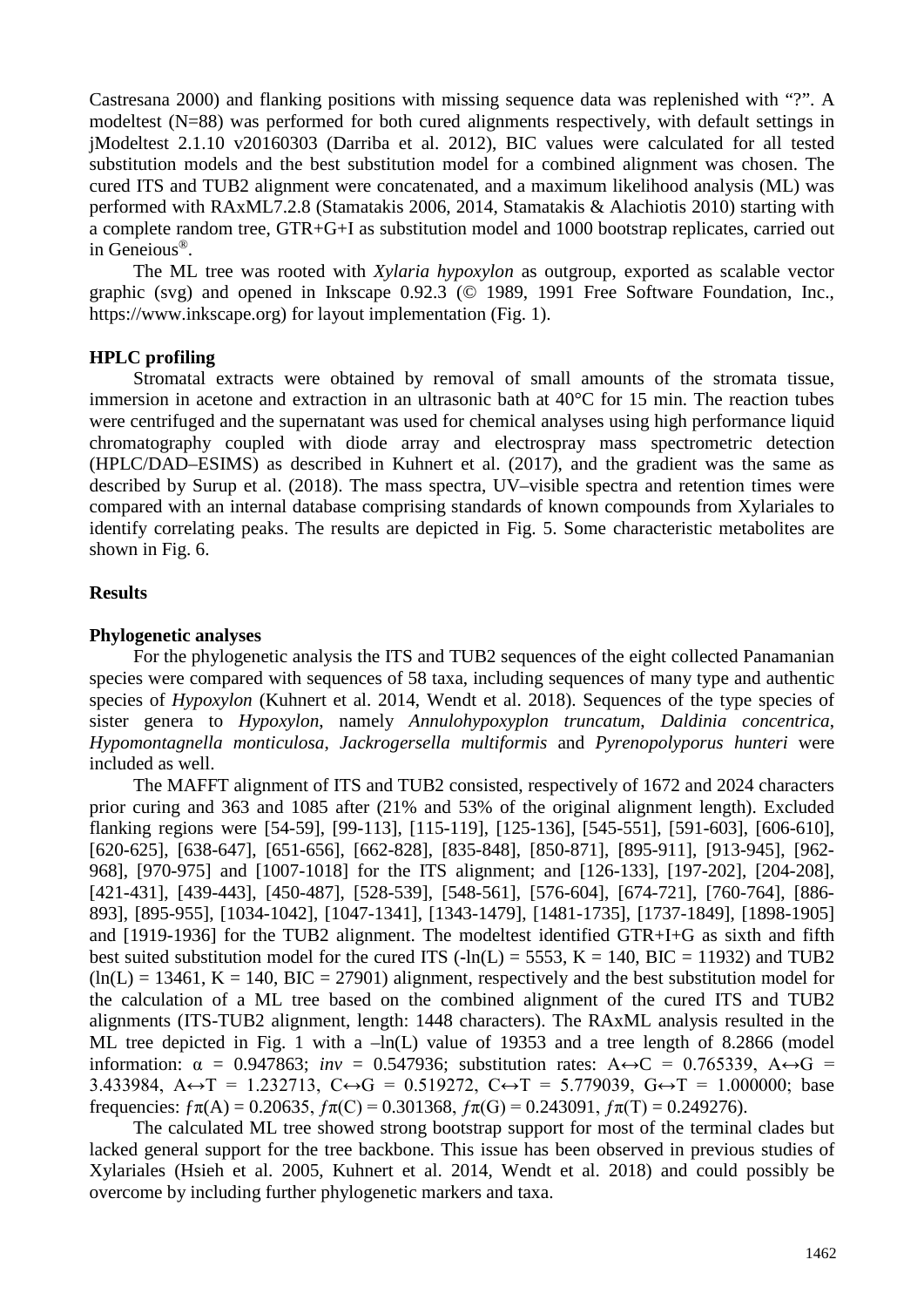

**Figure 1** – Phylogenetic tree of *Hypoxylon*. Maximum Likelihood analysis (RaxML) inferred from a cured & combined MAFFT alignment of ITS and TUB2 DNA sequences. Bootstrap support values from 1000 replicates were indicated at the respective nodes. The tree was rooted with *Xylaria hypoxylon* as outgroup and taxa derived from type material are indicated with superscripts <sup>T</sup> for holotype,  $E_T$  for epitype,  $Tr$  for isotype. Sequences highlighted in bold were derived from this study.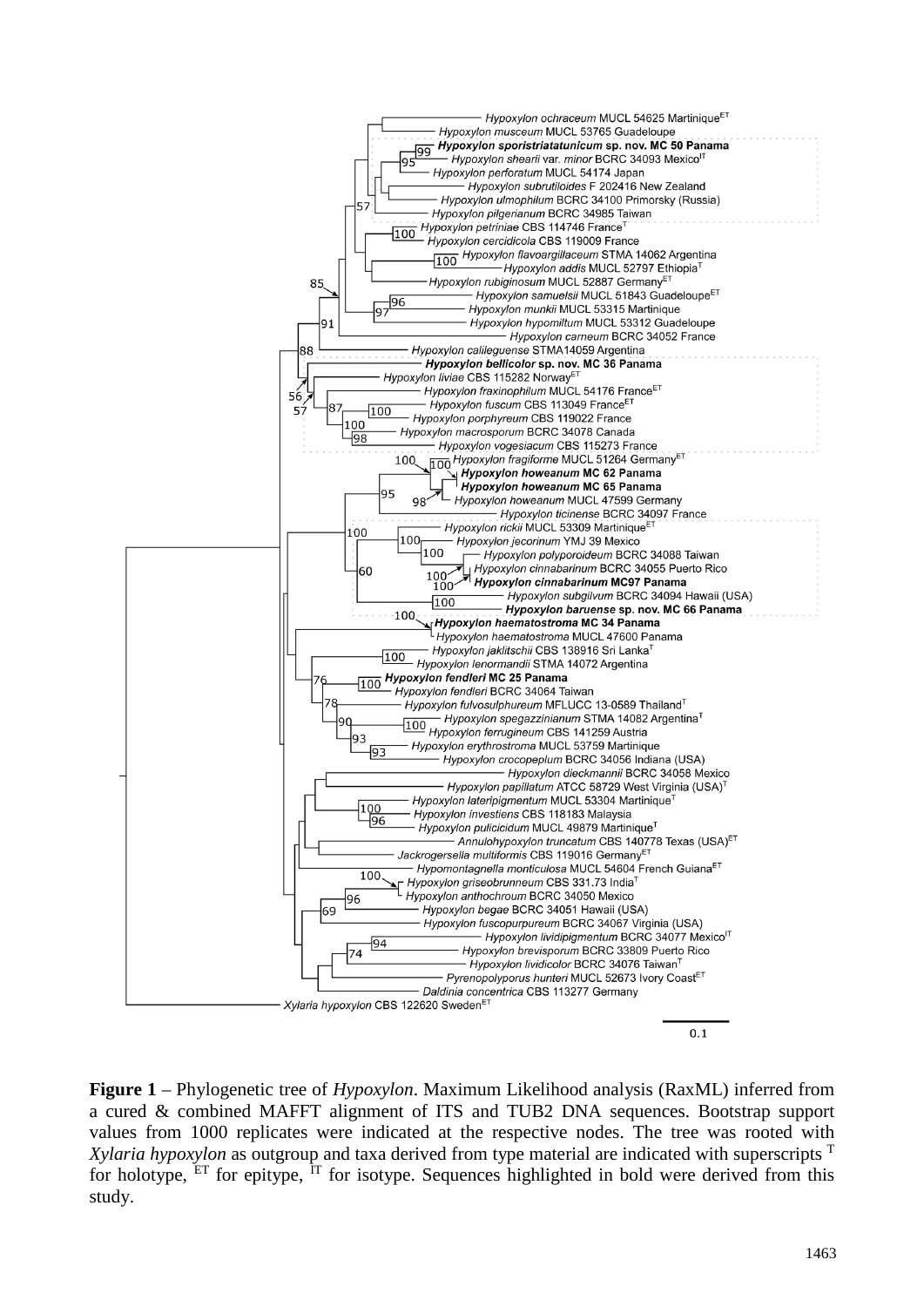The postulated new species of *Hypoxylon* clustered predominantly in fully supported clades. *Hypoxylon baruense* sp. nov. clustered with *Hypoxylon subgilvum* (BS 100%) while *H. sporistriatatunicum* sp. nov. appears closely related to *H. shearii* var. *minor* (BS 99%). *Hypoxylon bellicolor* sp. nov. occurred in a separate clade with only 56% BS support. Hence, it is likely that closer relatives have still not been found as yet and further collections of new *Hypoxylon* species are needed for a better phylogenetic resolution. However, our DNA based analysis herein support our morphological observations and analysis of the secondary metabolites by HPLC and justify the erection as new species of *Hypoxylon*. Furthermore, the collected specimen of *H. cinnabarinum*  (MC 97), *H. fendleri* (MC 25)*, H. haematostroma* (MC 34) and *H. howeanum* (MC 62 & 65), clustered respectively in fully supported clades with their reference taxon, which confirms their identification

# **Description of new species of** *Hypoxylon*

*Hypoxylon baruense* M. Cedeño–Sanchez, L. Wendt & L.C. Mejía sp. nov. Fig. 2

Mycobank number: MB 832717; Facesoffungi number: FoF 07186

Etymology – Named after the Barú Volcano National Park, where the species was collected for the first time.

*Stromata* – effused–pulvinate, sessile, with inconspicuous perithecial mounds, 0.3 – 1.7 cm long x  $0.2 - 1.3$  cm broad x  $0.2$  cm thick (n=1); surface Rust (39), Blood Colour (3); with orange granules beneath the surface and between the perithecia; with KOH–extractable pigments Greenish Yellow (16) or Luteous (12). *Perithecia:* obovoid to tubular, 0.3 mm broad x 0.5 –0.6 mm high (n=6). *Ostioles:* lower than the stromatal surface. *Asci*:  $120 - 157 \text{ µm} \times 5 - 7 \text{ µm} \text{ (n=6)}$ , with apical apparatus bluing in Melzer's reagent, 2 – 3.6 μm long x 1–1.4 μm broad (n=5). *Ascospores:* dark brown, unicellular, ellipsoid–inequilateral,  $10-15 \times 5-7.6 \mu m$  (n=50), with straight conspicuous germ slit less than spore–length; perispore indehiscent in 10% KOH, smooth.

Culture characteristics – Colonies on PDA covering a 60 mm Petri dish in 3 weeks, mycelium white above, reverse dark green, with concentric zones. No asexual morph observed in the culture media used i.e. PDA, 2% MEA, V8 agar, oatmeal agar and potato carrot agar.

Secondary metabolites: Binaphthalene tetrol (BNT) as major component, mitorubrinol acetate as minor component and various unknown lipophilic components.

Distribution – Panama

Holotype – Panama, Chiriquí, Barú Volcano National Park, Quetzales trail, latitude 8º50'47.5" longitude 82º31'47.9", on dead trunk, 23 April 2016, M. Cedeño–Sanchez (UCH9545). Ex type: MC66 deposited at HZI.

Notes – *Hypoxylon baruense* sp. nov. is closely related to *H. subgilvum*, but can be differentiated as it has a smooth perispore indehiscent in 10% KOH and larger ascospores. There is only one other species of *Hypoxylon* with indehiscent perispore reported in Panama, *H. cinnabarinum,* but *H. baruense* differs from this species by having rust and blood colored stromata surface and KOH– extractable pigments with greenish yellow or luteous. In addition, *H. subgilvum* contains mitorubrins as major components but is lacking BNT (Hellwig et al. 2005).

*Hypoxylon bellicolor* M. Cedeño–Sanchez, L. Wendt & L.C. Mejía, sp. nov. Fig. 3

Mycobank number: MB 832716; Facesoffungi number: FoF 07188

Etymology – Lat. "*bellus*": pretty, color (referring to the color of the stromata).

*Stromata* – effused–pulvinate, sessile, with conspicuous perithecial mounds, 0.4 – 1.4 cm x  $0.4 - 0.7$  cm (n=4); surface Fulvous (43), Rust (39); with orange granules beneath the surface; with KOH–extractable pigments Sienna (8), Luteous (12). *Perithecia:* obovoid, 0.1 – 0.2 mm broad x 0.2 – 0.3 mm high (n=6). *Ostioles:* lower than the stromatal surface. *Asci:* not seen. *Ascospores:* dark brown, unicellular, ellipsoid,  $10-12 \times 4-6 \text{ µm}$  (n=13), with germ slit less than spore–length; perispore dehiscent in 10% KOH, smooth.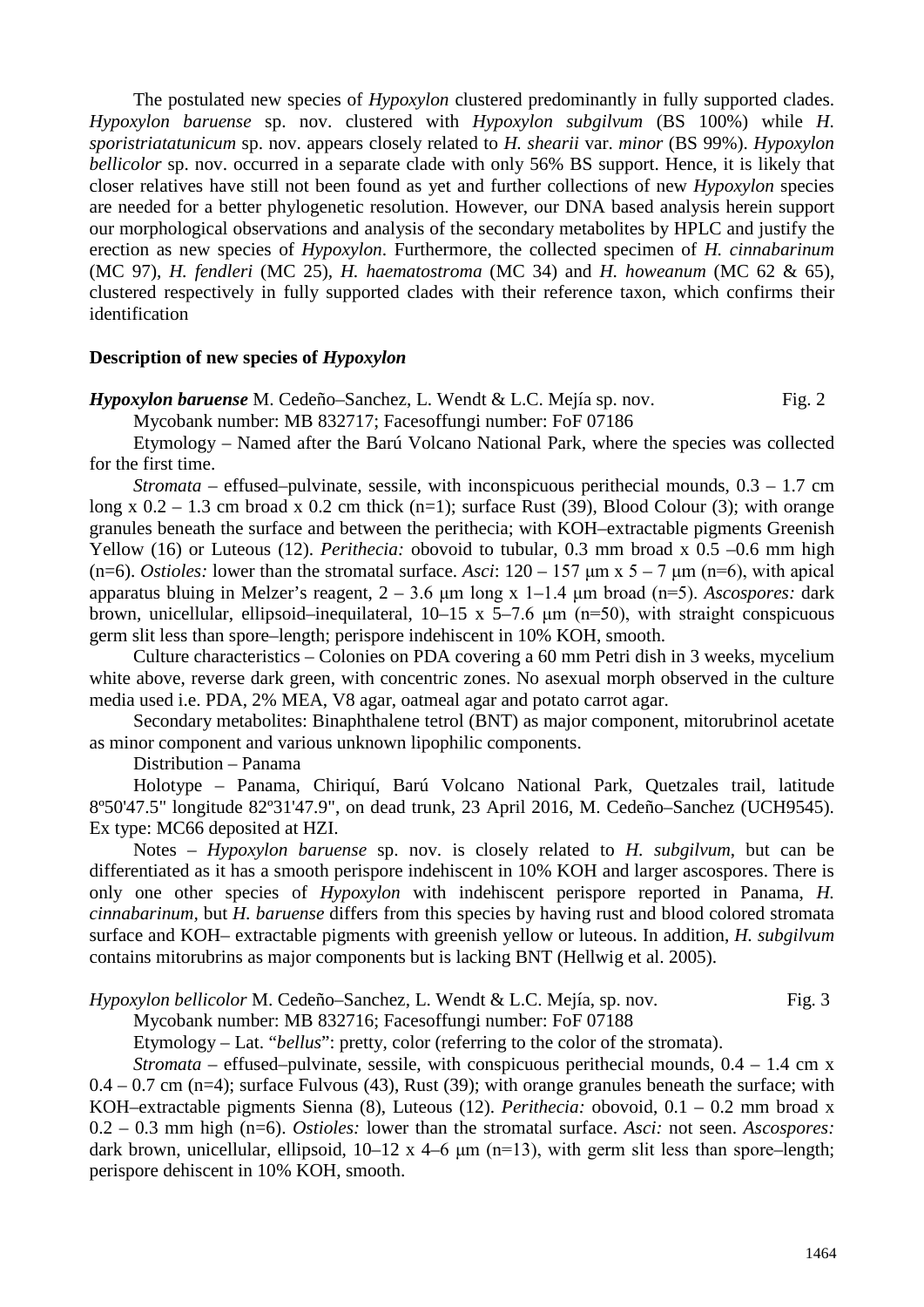Culture characteristics – on PDA covering a 60 mm Petri dish in 4 weeks, mycelium white above, reverse dark brown, with concentric zones. No asexual morph observed in the different culture media used i.e. PDA, 2% MEA, V8 agar, Oatmeal agar and potato carrot agar.



**Figure 2** – *Hypoxylon baruense* sp. nov. (Holotype UCH9545). a Stroma. b Ostioles. c KOH– extractable stromatal pigments. d Perithecia (cross section). e PDA culture. f Amyloid apical apparatus. g Ascospores. h Ascus. Scale bars:  $d = 0.3$  mm,  $e = 10$   $\mu$ m,  $g = 10$   $\mu$ m,  $f = 20$   $\mu$ m.

Secondary metabolites – Stromata contain BNT in small amounts and otherwise yield little pigments.

Distribution – Panama.

Holotype – Panama, Chiriquí, Bugaba, latitude 09º14'59.2'' longitude 79º41'32.8", on dead trunk, 9 February 2016, M. Cedeño (UCH9543). No Ex type culture exists as the culture obtained and used for phylogenetic analyses (MC36) did not survive.

Notes – This species can be distinguished by having the following combination of morphological characters: effused–pulvinate stromata, umbilicate ostioles, and ascospore size 10– 12 x 4–6 μm. *Hypoxylon bellicolor*, *H. macrocarpum* and *H. brevisporum* have effused–pulvinate stromata, ostioles lower than the stromatal surface and dehiscent perispore in 10% KOH. However,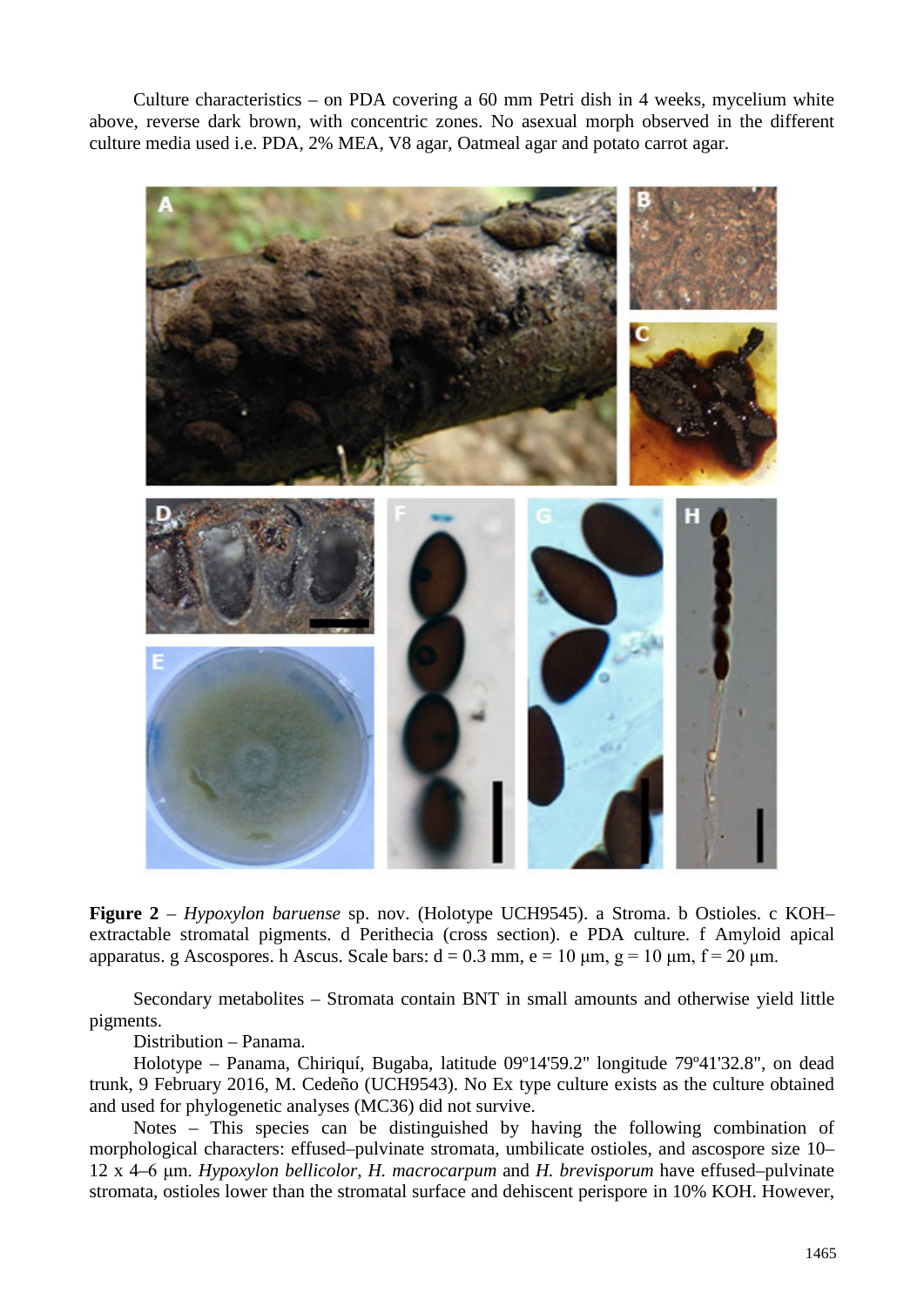*H. bellicolor* has much larger ascospores (size) than *H. brevisporum;* and *H. bellicolor* has fulvous stromata and obovoid perithecia while *H. macrocarpum* has violet–purple or vinaceous reddish– purple stromata and ovoid larger perithecia.



**Figure 3** – *Hypoxylon bellicolor* sp. nov. (Holotype UCH9543). a Stroma. b Ostioles. c Perithecia (cross section). d PDA culture. e KOH–extractable stromatal pigments. f Ascospores with dehiscent perispore in 10% KOH. Scale bars:  $a = 5$  mm,  $b = 2$  mm,  $c = 0.5$  mm,  $f = 10$  µm.

*Hypoxylon sporistriatatunicum* M. Cedeño–Sanchez, L. Wendt & L.C. Mejía, sp. nov. Fig. 4 Mycobank number: MB 832718; Facesoffungi number: FoF 07187

Etymology: Referring to the striated perispore.

*Stromata* – glomerate, sessile, with conspicuous perithecial mounds, 0.2 – 0.3 cm long x 0.2 – 0.4 cm broad  $(n=15)$ ; surface Fawn (87); with orange granules beneath the surface; with KOH– extractable pigments Luteous (12), Sienna (8), Greenish Yellow (18). *Perithecia:* obovoid, 0.3 – 0.4 mm broad x 0.4 – 0.5 mm high (n=8). *Ostioles:* slightly higher than the stromatal surface. *Asci:*  92–140 x 7–9  $\mu$ m (n=18), with apical apparatus bluing in Melzer's reagent, 2.7–3  $\mu$ m long x 0.5– 1.1 μm broad (n=10). *Ascospores:* dark brown, unicellular, ellipsoid, with rounded ends, 10.4–13.2  $x$  5.4–7.3  $\mu$ m (n=50), with germ slit almost the length of the spore; perispore dehiscent in 10% KOH, with conspicuous coil–like ornamentation.

Culture characteristics: on PDA covering a 60 mm Petri dish in 4 weeks, mycelium white above, reverse dark brown, with concentric zones. No asexual morph observed in the different culture media used i.e. PDA, 2% MEA, V8 agar, Oatmeal agar and Potato carrot agar.

Secondary metabolites – Stromata contain hypomiltin as major component and other azaphilones similar to rubiginosin C as well as BNT as minor components. Macrocarpone A was also detected tentatively.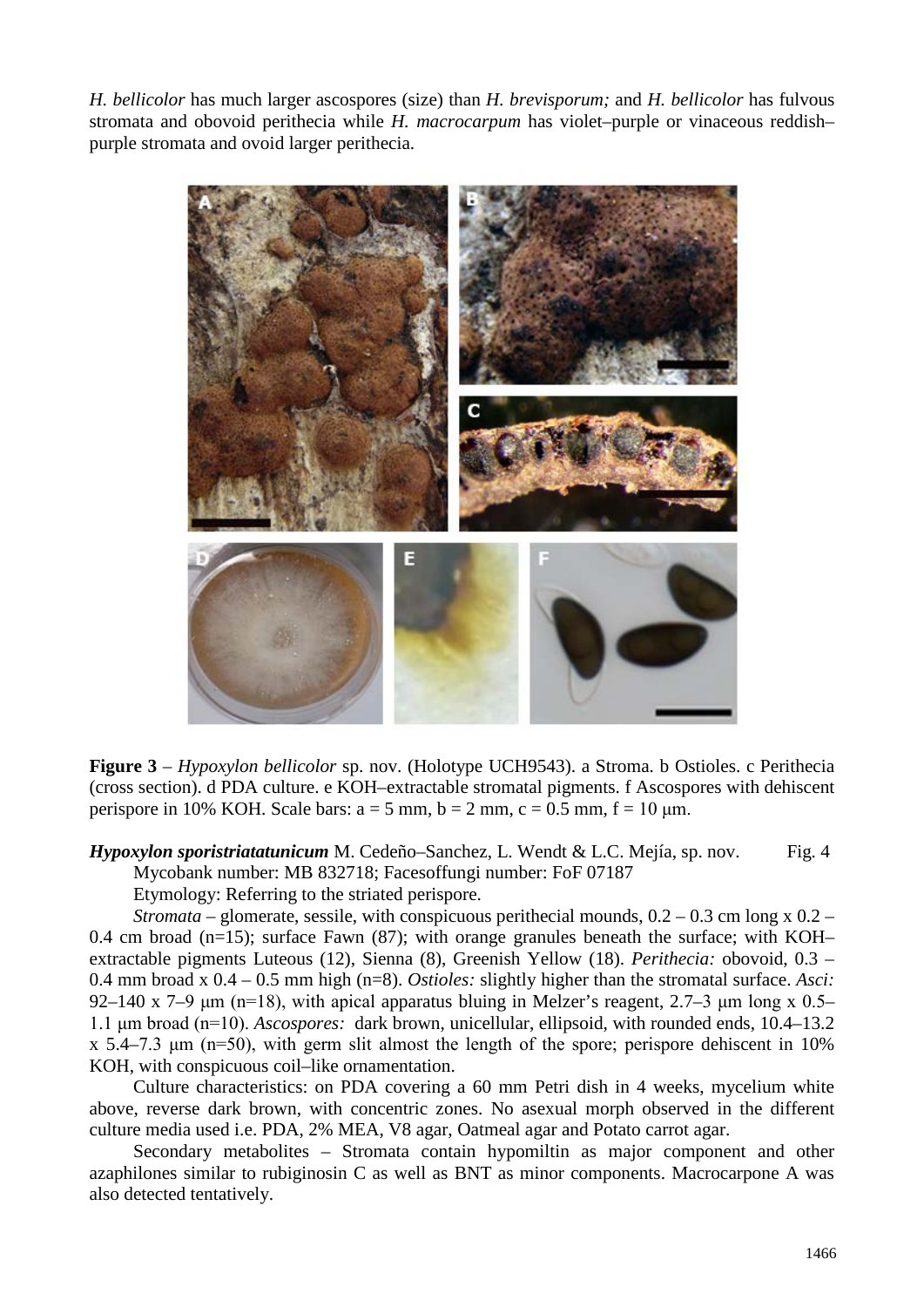# Distribution – Panama

Holotype – Panama, Chiriquí, International Park La Amistad, latitude 8º53'39.4" longitude 82º36'55", on dead trunk, 27 March 2016, M. Cedeño (UCH9542). Ex type culture (MC50), deposited at HZI.

Additional specimen examined – Panama, Chiriquí, Barú Volcano National Park Park, Quetzales trail, latitude 8º50'50.3" longitude 82º31'39.6", on dead trunk, 23 April 2016, M. Cedeño (UCH9551).



**Figure 4** – *Hypoxylon sporistriatatunicum* sp. nov. (Holotype UCH9542). a Stroma. b Ostioles. c Perithecium cross section. d KOH–extractable stromal pigments. e Ascospores with striated perispore. f PDA culture. g Dehiscent perispore in KOH 10%. h Asci. Scale bar:  $a = 1$  cm,  $b = 1$ mm,  $c = 0.2$  mm,  $e = 10$  μm,  $g = 10$  μm,  $H = 20$  μm.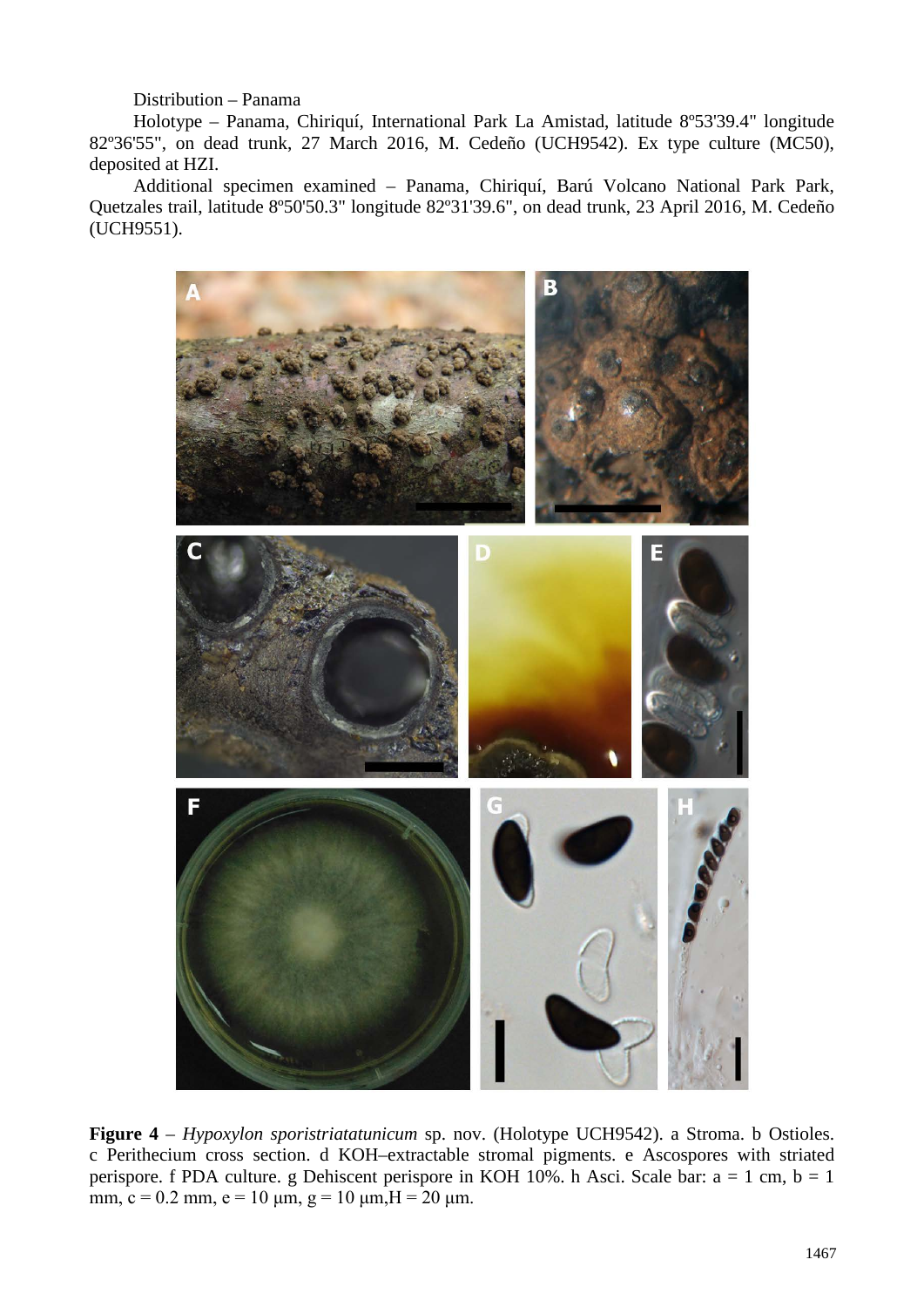Notes – *Hypoxylon sporistriatatunicum* sp. nov. is closely related to *H. shearii* var. *minor,* but differs from this species by presenting hemispherical to spherical stroma, ostioles higher than the surface, and larger ascospores. Additionally, *H. sporistriatatunicum* has a combination of features that make it different to other species of *Hypoxylon* including glomerate stromata, ostioles slightly higher than the stromatal surface, dehiscent perispore in 10% KOH, and conspicuous coil–like ornamentation of the perispore. From a chemotaxonomic point of view, it is interesting that the prevailing component in the stromatal extract (hypomiltin) is also the main metabolite of *H. perforatum*, which also clusters in the same major subclade. *H. shearii* var. *minor*, the next relative in the phylogenetic tree, was so far not studied by HPLC because the type specimen could not be obtained from the Mexican herbarium (ITCV) on our request and may actually have been lost. However, the typical variety *H. shearii* var. *shearii* was previously shown to contain mitorubrins (Stadler et al. 2008), and the two varieties share orange pigments, hence it is possible that var. *minor* also contains similar stromatal metabolites.





**Figure 5** – Above: Normalized UV–Vis chromatograms of unknown compounds UC1, UC2, UC 3 & 4 from stroma of *Hypoxylon baruense* sp. nov. (Holotype UCH9545 ex-type MC66) and *Hypoxylon bellicolor* sp. nov. (Holotype UCH9543 ex-type MC36). Below: HPLC–UV chromatograms (210nm) of stromatal methanolic extracts of the holotypes of *Hypoxlon baruense* (A), *H. bellicolor* (B) and *H. sporistriatatunicum* (C). Identifiable compounds are BNT (only detectable in traces by HPLC–MS in *H. belicolor*), mitorubrin (MI) and hypomiltin (HY). Unknown compounds detected are labelled with "UC1–4".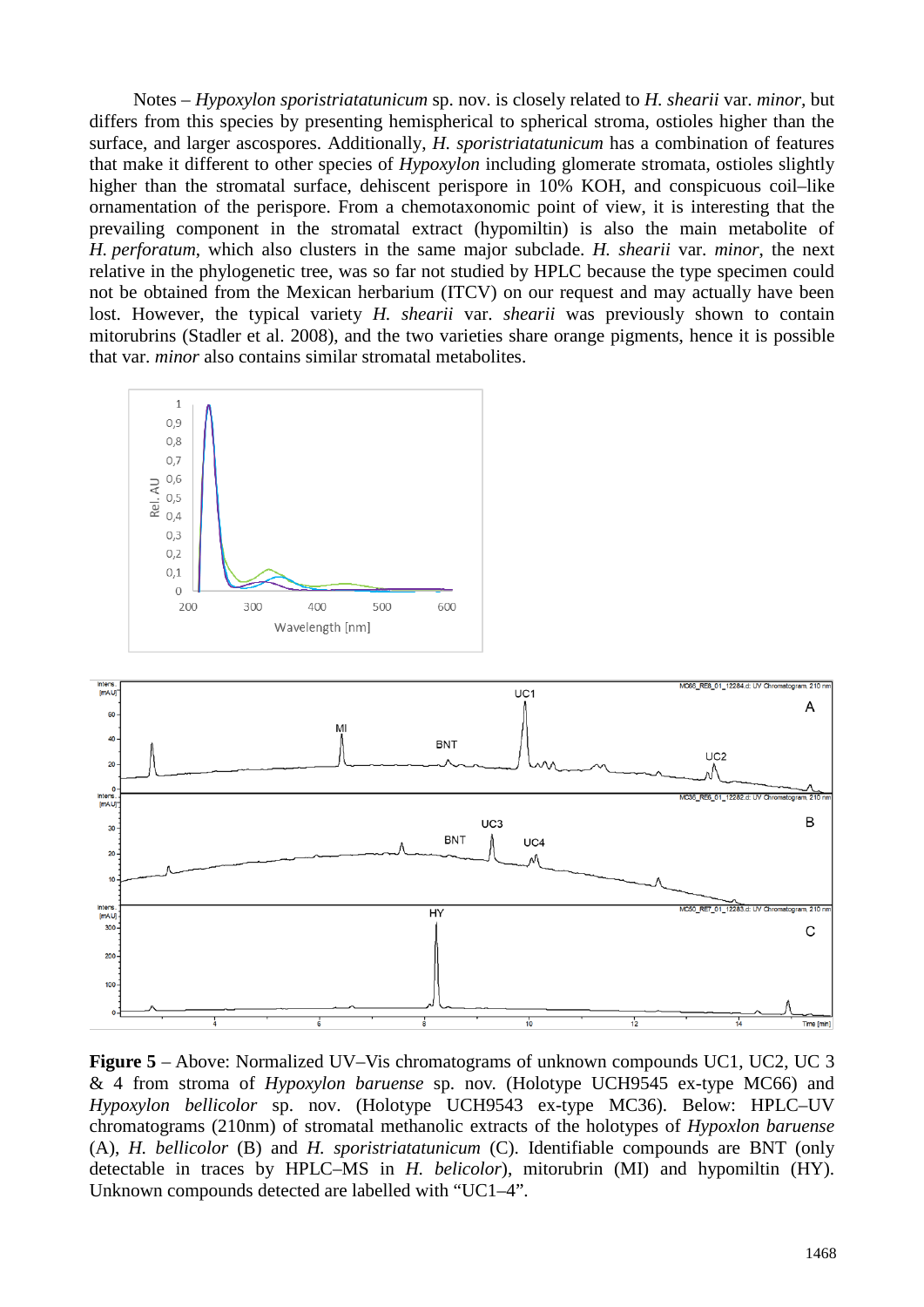

**Figure 6** – Chemical structures of secondary metabolites detected in the new *Hypoxylon* species from Panama, mentioned in Fig. 5.

### **New reports of Xylariaceae and Hypoxylaceae from Panama**

*Amphirosellinia evansii* (Læssøe & Spooner) Y.M. Ju, J.D. Rogers & H.M. Hsieh, in Ju, Rogers, Hsieh & Vasilyeva

*Stromata:* hemispherical, sessile, 1–1–3 mm long x 1–1.3 mm broad (n=10); surface brown; the tissue (fungal and host) around the stroma have a stellate pattern. *Perithecia:* round to obovoid, 0.7–0.9 mm broad x 0.7 –0.9 mm high (n=10). *Ostioles:* higher than the stromatal surface. *Asci*:  $158 - 247$  x 9–10 μm (n=4), with apical apparatus bluing in Melzer's reagent, 9 – 10 μm high x 6–7 μm broad (n=11). *Ascospores:* dark brown, unicellular, ellipsoid, 20–22 x 8–10 μm (n=14), with spiral germ slit running over the whole spore–length; perispore indehiscent in 10% KOH, smooth.

Culture characteristics: no cultures obtained.

Distribution: Australia, Great Britain, Panama, USA.

Specimens examined: Panama, Chiriquí, La Amistad International Park, latitude 8º53'46.9" longitude 82º37'1.7", on dead trunk, 27 March 2016, M. Cedeño (UCH9559); latitude 8º53'39.3" longitude 82º36'57.7", on dead trunk, 27 March 2016, Specimen MC54.

Notes: This species is distinguished by having a spiral–shaped germ slit in the ascospores and forming a star–shaped pattern around the stroma, with host tissue and fungus. These characteristics were observed in the identified specimens.

#### *Hypoxylon cinnabarinum* (Henn.) Y.M. Ju & J.D. Rogers

*Stromata:* effused–pulvinate, sessile, 1–3 cm long x 0.7–1.8 cm broad (n=3), with conspicuous perithecial mounds; surface Orange (7) on the ostiole side and Saffron (10) in the sterile edges; orange granules beneath the surface and surrounding the perithecia, a line of white granules beneath the perithecia, the tissue below the perithecia black; with KOH–extractable pigments Orange (7). *Perithecia:* obovoid to tubular, 0.3–0.4 mm broad x 0.4 –0.5 mm high (n=8). *Ostioles:* lower than the stromatal surface. *Asci*: 144–160 x 7–10 um broad (n=6), with apical apparatus bluing in Melzer's reagent, 1 μm high x 3–4 μm broad (n=7). *Ascospores:* brown to dark brown, unicellular, ellipsoid nearly equilateral,  $11-13 \times 6-7 \mu m$  (n=17), with germ slit of spore– length; perispore indehiscent in 10% KOH, smooth.

Colonies: on PDA, white mycelium above, reverse green.

Distribution: Brazil, Mexico, New Zealand, Panama, Puerto Rico, Taiwan, Venezuela. Lectotype is from Brazil and was designated by Ju & Rogers (1996). However, the culture used in the phylogenetic studies by Hsieh et al. 2005 and the description of the asexual morph by Ju & Rogers (1996) originated from Mexico. The culture from Mexico was included in the phylogeny presented here and is conspecific with the specimen from Panama (Fig. 1).

Specimens examined: Panama, Chiriquí, Sortová, latitude 08º34'08.9" longitude 82º39'25.9", on dead trunk of *Citrus sinensi*s, 5 August 2016, M. Cedeño (UCH9563, consisting of a dried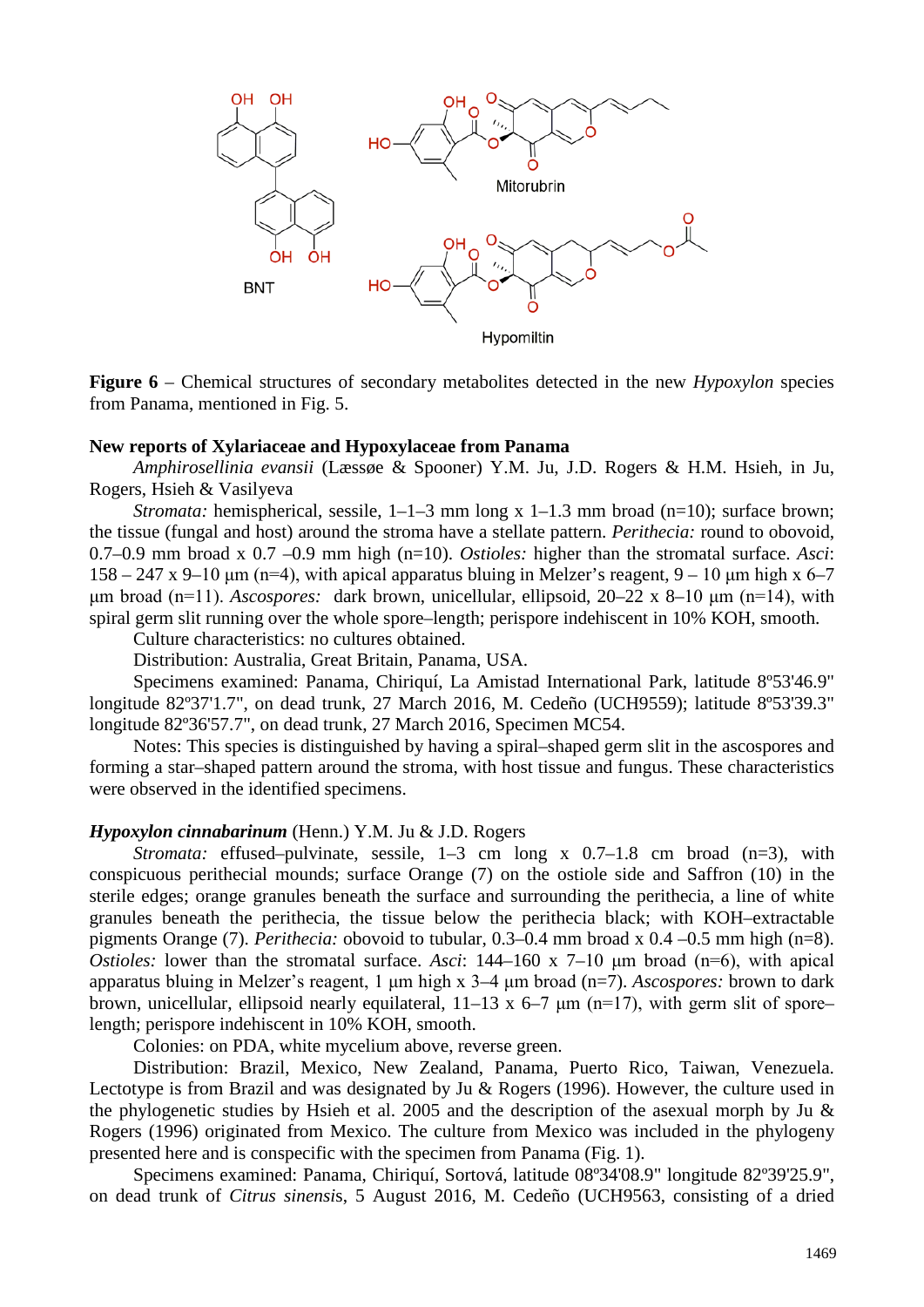specimen); Divalá, on dead branches of a live tree of *Citrus sinensis,* 9 November 2016, M. Cedeño (UCH9546).

Notes: This species has nearly equilateral ascospores with perispore frequently indehiscent in 10% KOH. Based on analyses of morphological characters, Fournier & Lechat (2015) and Fournier et al. (2015) suggested the possibility of two other species of *Hypoxylon* that resemble *H. cinnabarinum* i.e. *H.* cf. *cinnabarinum* sp. 1 and *H.* cf. *cinnabarinum* sp. 2. However, they suggested that in the absence of complete cultural, molecular, and chemotaxonomic work for all the specimens that they studied, it was better not to segregate *H. cinnabarinum* into different species (Fournier et al. 2015). The specimens here studied fits the description of *H. cinnabarinum* according to Ju & Rogers (1996) and also the one that Fournier et al. (2015) identified as *H.* cf. *cinnabarinum* sp. 1*,* so we decided to keep the specimens collected in Panama as part of this study identified as *H. cinnabarinum* in the broad sense.

### *Hypoxylon howeanum* Peck

*Stromata:* hemispherical to spherical, sessile, 5.5 mm long x 4 mm broad x 2.7 mm high (n=6), with inconspicuous perithecial mounds; surface color Fulvous (43), Rust (39), with orange granules beneath the surface; the tissue below the perithecia black, homogeneous; with KOH– extractable pigments Orange (7) or Rust (39). *Perithecia:* obovoid, 0.2–0.3 mm broad x 0.4 mm high (n=10). *Ostioles:* lower than the stromatal surface. *Asci*: 103–150 x 4.5–6 μm (n=5), with apical apparatus bluing in Melzer's reagent,  $\mu$ m 0.2.8 – 0.3 high x 1.5 –1.8  $\mu$ m broad (n=8). *Ascospores:* brown, unicellular, ellipsoid, with narrowly rounded ends, 8–9 x 4–5 μm (n=17), with germ slit spore–length; perispore dehiscent in 10% KOH, smooth.

Culture characteristics: on PDA, mycelium white above, reverse greenish pigmentation in the center.

Distribution: Australia, Czech Republic, France, Germany, India, Italy, Iran, Japan, Mexico, New Zealand, Norway, Panama, Poland, Spain, South Africa, Turkey, United Kingdom, USA. *Hypoxylon howeanum* occurs on a wide variety of angiosperm hosts in Europe, but almost never on European beech, *Fagus sylvatica,* where the sister species *H. fragiforme* is predominant.

Specimens examined: Panama, Chiriquí, Barú Volcano National Park, Quetzales Trail, latitude 8º50'50.4" longitude 82º31'39.5", on dead branch of *Alnus acuminata*., 23 April 2016, M. Cedeño (UCH9565); latitude 8º50'46.7" longitude 82º31'50.9", on dead branch of *Alnus acuminata*., 23 April 2016, Cedeño MC65.

Notes: This species is characterized by hemispherical to spherical stromata, and ostioles lower than the stromatal surface. *Hypoxylon howeanum* is similar to *H. fragiforme*, the type species of the genus, but differs in having smaller ascospores. In addition, its stromata can colonize a broad variety of hosts (including *Acer* and various species of Salicaceae and Betulaceae), while *H. fragiforme* is mainly restricted to *Fagus* in the temperate Northern hemisphere. The species was found growing on *Alnus acuminata* at 2,500 m.a.s.l. and which is native to Panama.

# *Stilbohypoxylon quisquiliarum* (Mont.) J. D. Rogers & Y.–M. Ju

*Stromata:* subglobose to globose, sessile,  $0.8 - 1$  mm high x  $1 - 1.3$  mm broad, black surface, with yellow scales (no too much visible). *Ostioles:* higher than the stromatal surface, papillate *Asci:* not found. *Ascospores:* dark brown, unicellular, 26–31 x 12–15 μm (n=8), inequilaterally ellipsoidal, with spiral germ slit running over the whole spore length; perispore indehiscent in 10% KOH, smooth.

Culture characteristics: no culture obtained.

Distribution: Brazil, Costa Rica, Panama, Singapore.

Specimen examined: Panama, Panama, Soberania National Park, pipeline rout trail, on dead trunk, 8 August 2015, M. Cedeño (UCH9547).

Notes: This species is distinguished by the presence of yellow scales in mature stromata, and germinal line of the length of the spore and in spiral (Petrini 2004). The germ slit was clearly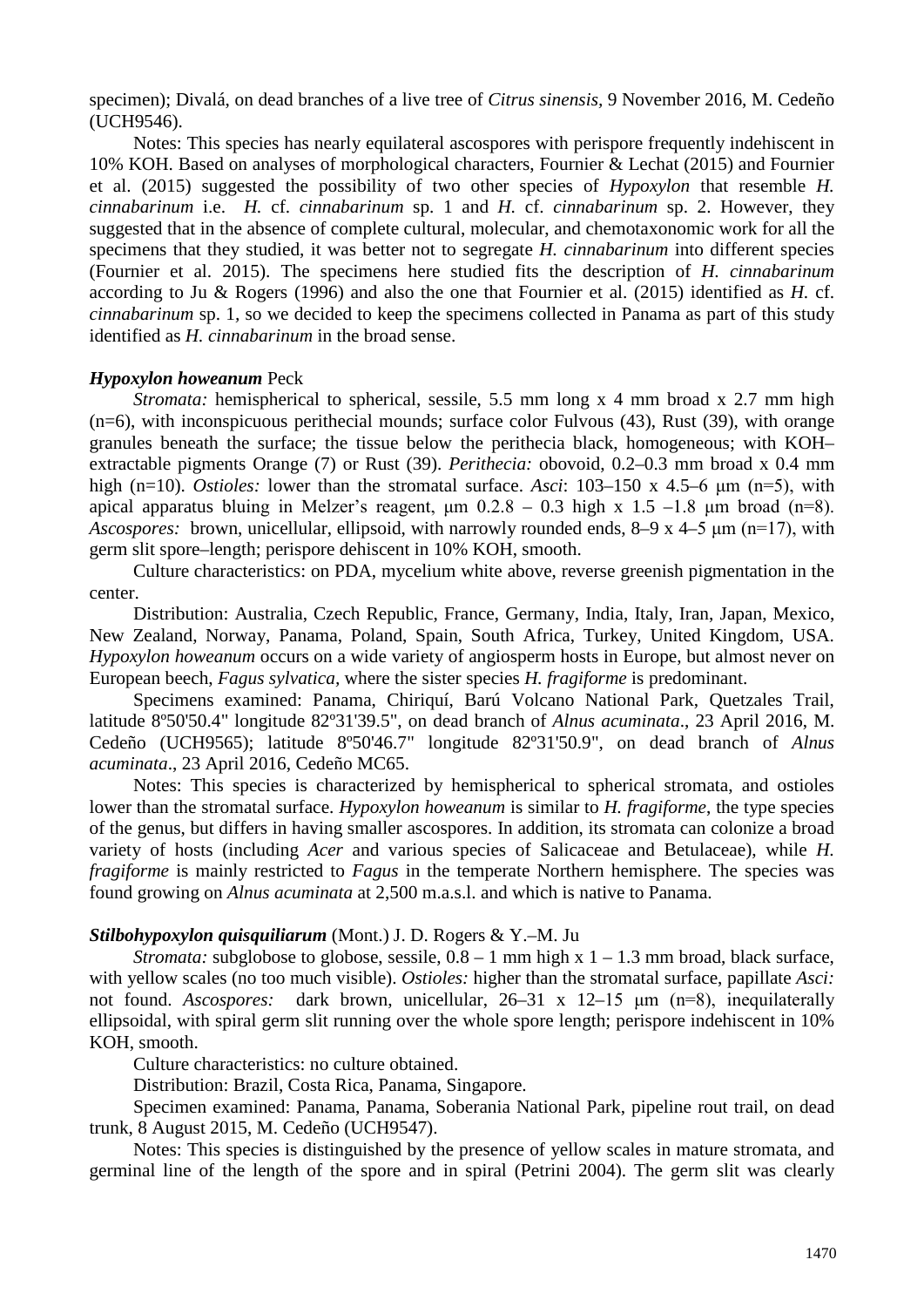observed in the specimen, but the scales were not clear. It differs from *S. macrosporum* by having smaller ascospores.

# **Additional specimens of** *Hypoxylon* **collected in this study**

### *Hypoxylon fendleri* Berk. ex. Cooke

*Stromata:* effused–pulvinate, sessile, 3 cm long x 0.7 cm broad (n=1), with inconspicuous perithecial mounds; surface color Fulvous (43), Rust (39), orange granules beneath surface; with KOH–extractable pigments Orange (7) or Rust (39). *Ostioles:* lower than the stromatal surface. *Asci*: with apical apparatus bluing in Melzer's iodine reagent, 0.6 – 1 μm high x 1.8 – 2.2 μm broad (n=9). *Ascospores:* brown, unicellular, ellipsoid, smooth, 8.9–10.2 x 3.9–4.7 μm (n=10), with straight germ slit spore–length; perispore dehiscent in 10% KOH, smooth.

Culture characteristics: on PDA white mycelium, reverse cream color, darkness in the center and light in the edge.

Distribution: Pantropical.

Specimen examined: Panama, Chiriquí, Sortová, on dead trunk, 1 January 2016, M. Cedeño (UCH9552).

Notes: This fungus is very common throughout the tropics. In Ju & Rogers (1996) it is mentioned that *Hypoxylon fendleri* differs from *H. trugodes* and *H. crocopeplum* by the color of stromal pigments extracted with 10% KOH. The specimen treated in this work showed the typical morphological characteristics of *H. fendleri* and this was also supported by the phylogenetic analysis.

### *Hypoxylon haematostroma* Mont.

*Stromata:* plane to effused–pulvinate, sessile, 0.3–1.7 cm long x 0.2–1.3 cm broad x 0.2 cm thick, with inconspicuous perithecial mounds; surface Sienna (8); with KOH–extractable pigments Orange (7), Scarlet (5). *Perithecia:* long tubular, 0.5 mm broad x 2 mm high (n=11). *Ostioles:* lower than the stromatal surface. *Asci*: not found. *Ascospores:* brown, unicellular, ellipsoid, smooth,  $15-18 \times 6-7 \mu m$  (n=11), with straight germ slit spore–length; perispore dehiscent in 10% KOH, smooth.

Culture characteristics: on PDA white mycelium, reverse greenish color, with zones with concentric.

Distribution: Pantropical

Specimen examined: Panama, Panama, Soberania National Park, El Charco trail, on dead dicotyledonous trunk, 30 January 2016, M. Cedeño (UCH9555).

Notes: This species is distinctive among species of *Hypoxylon* by having tubular perithecia and red or orange granules below the stromatal surface (Ju & Rogers 1996). Both morphological characteristics were present in the specimen examined. Additionally, the species have brown to dark brown ascospores with a perispore dehiscent in 10% KOH, nevertheless, the size of ascospores is variable according to Fournier et al. (2015) ranging from  $12.5 - 18 \times 5.9 - 9 \mu m$ .

# **Key to** *Hypoxylon* **species from Panama**

| 3a. Ascospores $10-15$ x $5-7.6$ µm, with KOH-extractable pigments (greenish yellow or luteous) |  |  |  |  |  |  |                                                                              |  |  |
|-------------------------------------------------------------------------------------------------|--|--|--|--|--|--|------------------------------------------------------------------------------|--|--|
|                                                                                                 |  |  |  |  |  |  |                                                                              |  |  |
|                                                                                                 |  |  |  |  |  |  | 3b. Ascospores $11-13$ x $6-7$ $\mu$ m, with KOH-extractable pigments orange |  |  |
|                                                                                                 |  |  |  |  |  |  |                                                                              |  |  |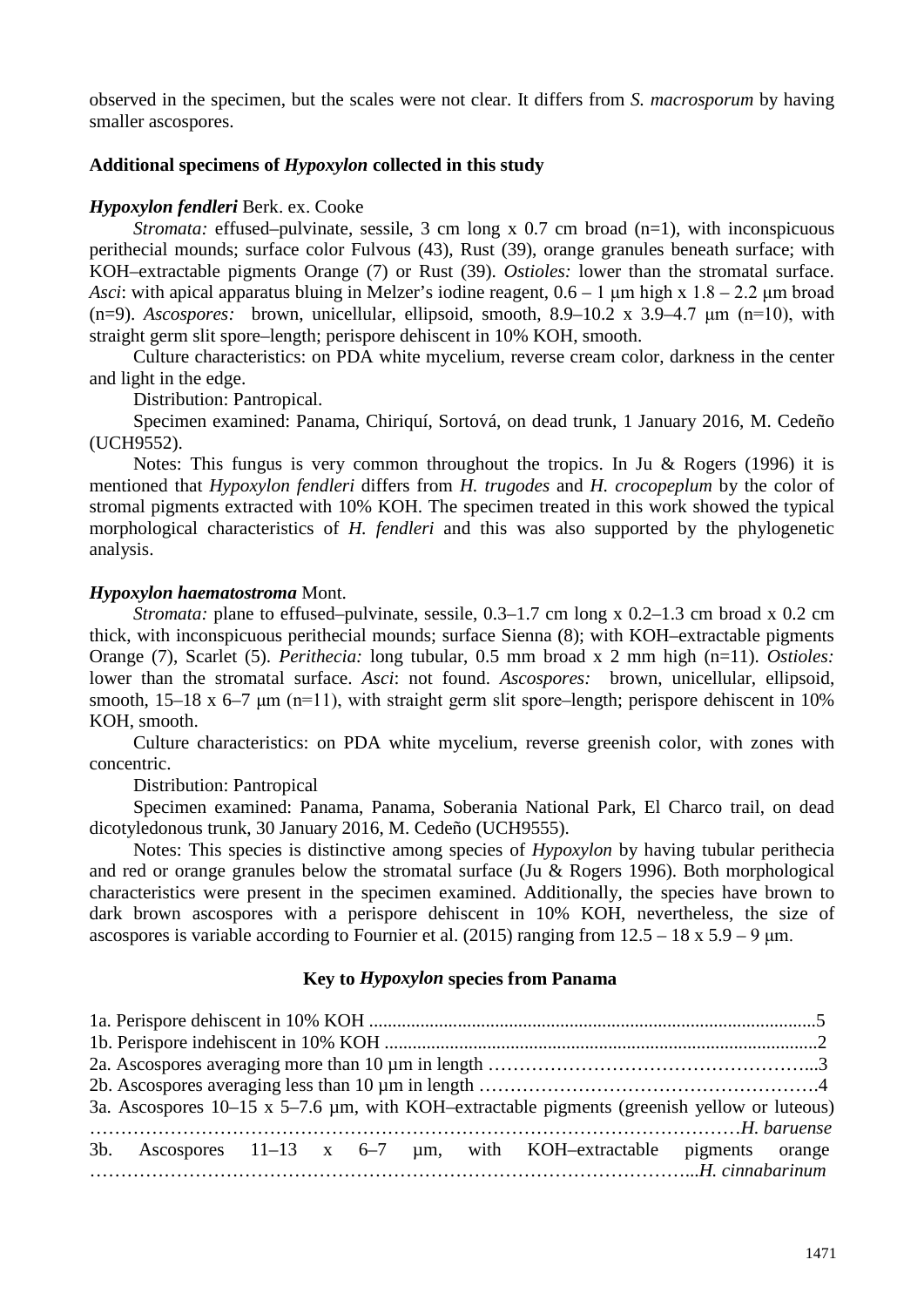4a. Perithecia obovoid; KOH–extractable pigments grayish sepia; with faint germ slit ………………………………………………………………………………………..*H. dieckmannii* 4b. Perithecia tubular to long tubular; KOH–extractable pigments greenish yellow, dull green or dark green; and straight germ slit ………………………………………………………*H. investiens* 5a. Apical apparatus bluing to lightly bluing in Melzer's iodine reagent …………………………..6 5b. Apical apparatus not bluing in Melzer's iodine reagent; ascospores 9–11 x 4.5–5.5 µm with perispore with very conspicuous coil–like ornamentation; perithecia spherical ……*H. pelliculosum* 6a. KOH–extractable pigments greenish yellow, orange, scarlet, rust, luteous, sienna, bay ……….7 6b. KOH–extractable pigments with other than above colors …………………………………….13 7a. Stromata hemispherical to spherical, sometimes effused–pulvinate, KOH–extractable pigments orange, scarlet, rust ………………………………………………………………………………..11 7b. Stromata effused–pulvinate or plane with KOH–extractable pigments orange ………………...8 8a. Sigmoid germ slit, ascospores 9–12 x 4–5.5 µm; perithecia spherical, obovoid, ostioles lower than stromatal surface …………………………………………………………………….*H. fendleri* 8b. Straight to slightly sigmoid germ slit; perithecia spherical, obovoid, tubular to long tubular …9 9a. Straight germ slit; perithecia spherical to obovoid; stromata effused–pulvinate, pulvinate or even semispherical; ascospores 9–12 x 4–5.5 µm …………………………………..*H. rubiginosum* 9b. Straight to slightly sigmoid germ slit; perithecia obovoid, tubular to long tubular …………...10 10a. Straight to slightly sigmoid germ slit; ascospores 9.5–15 x 4–7 µm; perithecia spherical, obovoid to long tubular, ostiloles lower than or same level as the stromatal surface*H. crocopeplum* 10b. Straight to slightly sigmoid germ slit; ascospores 7–11 x 3.5–5 µm; perithecia obovoid to tubular, ostioles lower than the stromatal surface ……………………………………..*H. subgilvum* 11a. Perithecia long tubular; stromata semispherical to effused–pulvinate, KOH–extractable pigments orange, scarlet; ascospores 13.5–18 x 7–8 µm ………………………...*H. haematostroma* 11b. Perispore obovoid, stromata semispherical to spherical, ascospores less than 13 µm ………12 12a. Ascospores 8–9 x 4–5 µm, with smooth perispore, apical apparatus bluing in Melzer's iodine reagent 0.28–0.3x1.5–1.8 µm; KOH–extractable pigments rust, sienna ……………...*H. howeanum* 12b. Ascospores 11–13 x 6–7µm, with conspicuous coil–like ornamentation perispore, with apical apparatus bluing in Melzer's iodine reagent 2.7–3x0.5–1.1 µm; KOH–extractable pigments luteous, sienna, greenish yellow ……………………………………………..*H. sporistriatatunicum* 13a. Ascospores light brown to brown, perispore smooth, ascospores 7–9 x 3–4 µm with slightly oblique to sigmoid germ slit ………………………………………………………….*H. hypomiltum* 13b. Ascospores brown to dark brown, perispore smooth or with inconspicuous coil–like ornamentation ……………………………………………………………………………………..14 14a. Straight to slightly sigmoid germ slit, stromata effused–pulvinate ………………………….15 14b. Sigmoid germ slit, stromata usually hemispherical to pulvinate, sometimes effused–pulvinate, ascospores 8–20 x 4–8 µm ………………………………………………………………...*H. fuscum* 15a. Conspicuous perithecial mounds, perithecia obovoid; ascospores 10–12 x 4–6 µm …………………………………………………………………………………………..*H. bellicolor* 15b. Inconspicuous perithecial mounds, perithecia obovoid, tubular, long tubular ………………16 16a. Ascospores brown, straight to slightly sigmoid germ slit, KOH–extractable pigments dark livid …………………………………………………………………………..….*H. lividipigmentum* 16b. Ascospores brown to dark brown, slightly sigmoid germ slit, KOH–extractable pigments of different colors …………………………………………………………………………………….17 17a. KOH–extractable pigments amber, isabelline, olivaceous, gray alivaceous, greenish olivaceous; ascospores 8.5–13.5 x 4–6 µm ………………………………………...*H. anthochroum* 17b. KOH–extractable pigments amber, yellow; ascospores 8–11 x 3.5–4.5 µm ………*H. trugodes*

# **Discussion**

Morphological observations and analyses of DNA sequence data of Xylariales specimens collected in Panama allowed us to identify three new species of *Hypoxylon* as well as to document four new records of this genus and three new records of Xylariaceae for the country. The phylogeny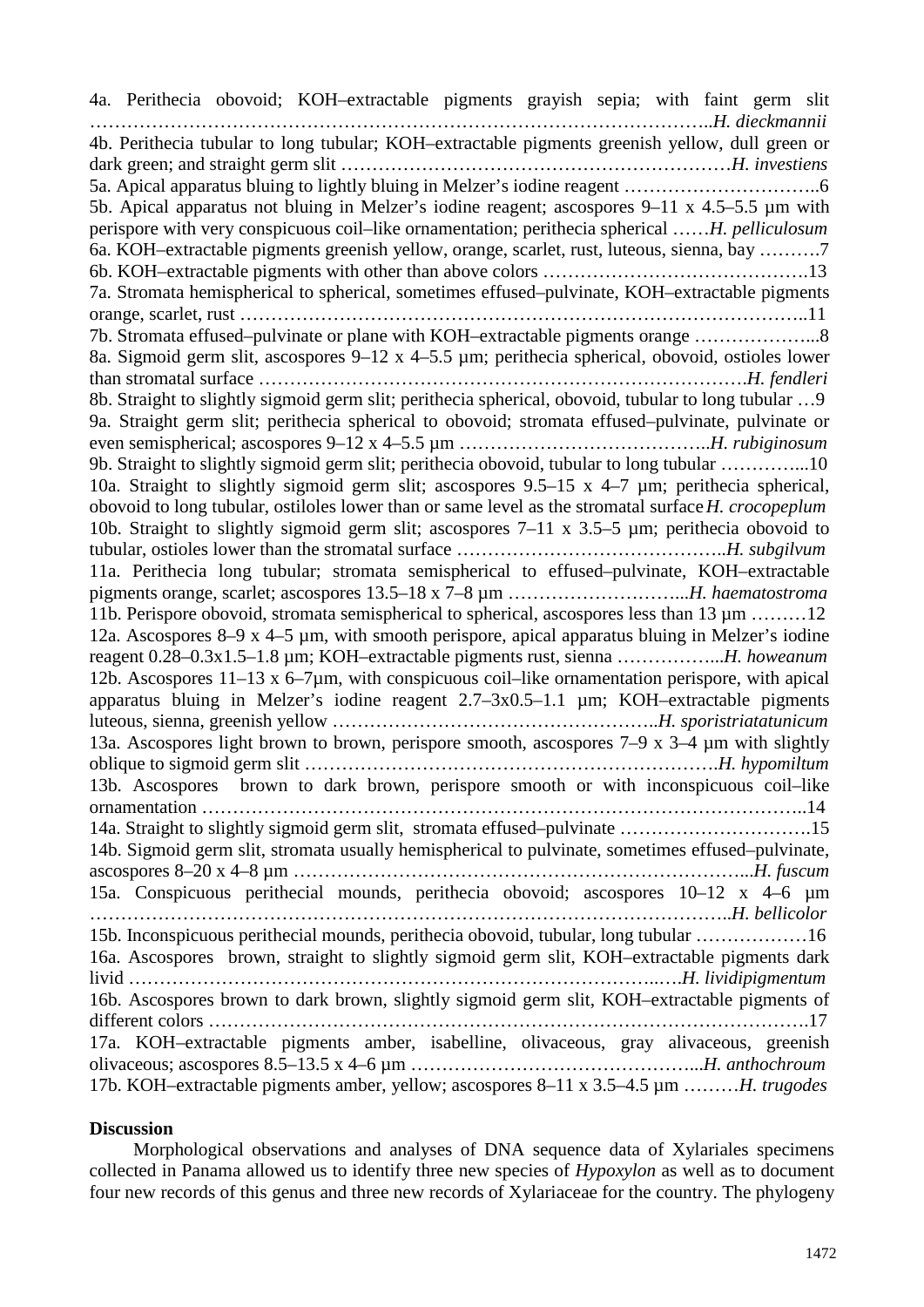of *Hypoxylon* obtained in this study based on the concatenated analysis of β–tubulin and ITS loci (Fig. 1) is in general agreement with a recently published phylogeny of *Hypoxylon* based on multi– locus data (Wendt et al. 2018).

The species treated in this study showed a restricted altitudinal distribution, for example, *H. bellicolor* sp. nov., *H. cinnabarinum* and *S. quisquiliarum* were collected only at lowland (700 m.a.s.l. or lower). In contrast *Amphirosellinia evansii, H. sporistriatatunicum* sp. nov., *H. baruense* sp. nov.*,* and *H. howeanum* were observed in the highlands (1500 m.a.s.l. or higher) of Chiriquí Province. In general, the species observed in this study were found only in one site, except *H*. *sporistriatatunicum* sp. nov., which was collected in La Amistad International Park and in the Barú Volcano National Park, both parks located in the province of Chiriquí. Our data suggest that the distribution of *Hypoxylon* species in Panama is restricted either by locality or elevation, but further studies are necessary to confirm these observations. The distribution of the species could be also related to the type of forest or life zone, for example, La Amistad International Park and the Barú Volcano National Park have six of the twelve life zones of Panama. The Barú Volcano National Park presents two unique life zones in the country: montane very wet forest and low montane wet forest (MiAMBIENTE 2016), unlike Soberania National Park that is predominantly tropical wet forest, and Sortová and Concepción which are premontane very wet forests.

Specimens treated in this study were collected on decomposing dead trunks or dead branches and *H. cinnabarinum* was collected growing on a dead branch but still attached to a living tree of *Citrus sinensis,* a new host of this species. This species has been found on the bark of dead branches and trunks of unidentified hosts (Ju & Rogers 1996, Fournier et al. 2015, Fournier & Lechat 2015), as well as on *Beilschmiedia tawa* and an unidentified *Nothofagus* species (Ju & Rogers 1996).

This study increased the numbers of known species of Hypoxylaceae of Panama from 30 to 35 and Xylariaceae from 45 to 47. Given the facts that *i)* several new species were recently reported from this geographic area and *ii)* many other taxa have been known from the neighbour countries of Panama during the past century, additional studies on the systematics and ecology of these families are called for. Considering the reported biological activities of fungi of the Xylariales (Helaly et al. 2018), including antimicrobials or virulence factors such as the azaphilones and mitorubrinol acetate to be produced by species described here, it is possible that new species from this order might be potential sources of new compounds for biotechnological applications. This information can be of value to promote more studies and *in situ* conservation efforts of the habitats and diversity of these fungi.

## **Acknowledgements**

This project received funding support from the National Secretariat of Science and Technology of Panama (SENACYT, grants ITE11–19, APY–NI–2015–13). LCM also received support from the SENACYT SNI program and the project Biobanco Panamá sponsored by MiAMBIENTE (Convenio UFISI No. 003-49-20199). We are deeply indebted to Dr. Jack D. Rogers for looking at our specimens and helping with their identification as well as for his insightful comments. Lucile Wendt is grateful for a PhD stipend from the Hannover School for Biomolecular Drug Research (HSBDR). We also thank the Panamanian Ministry of the Environment (MiAMBIENTE) for granting the specimens collecting permit to do this research and for protecting the environment where the species reported here occur.

## **References**

Benson DA, Cavanaugh M, Clark K, Karsch-Mizrachi I et al. 2013 – GenBank. Nucleic Acids Research 41, D36–D42.

Bills GF, Gonzalez–Menendez V, Martın J, Platas G et al. 2012 – *Hypoxylon pulicicidum* sp. nov. (Ascomycota, Xylariales), a pantropical insecticide–producing endophyte. PLoS One 7:e46687.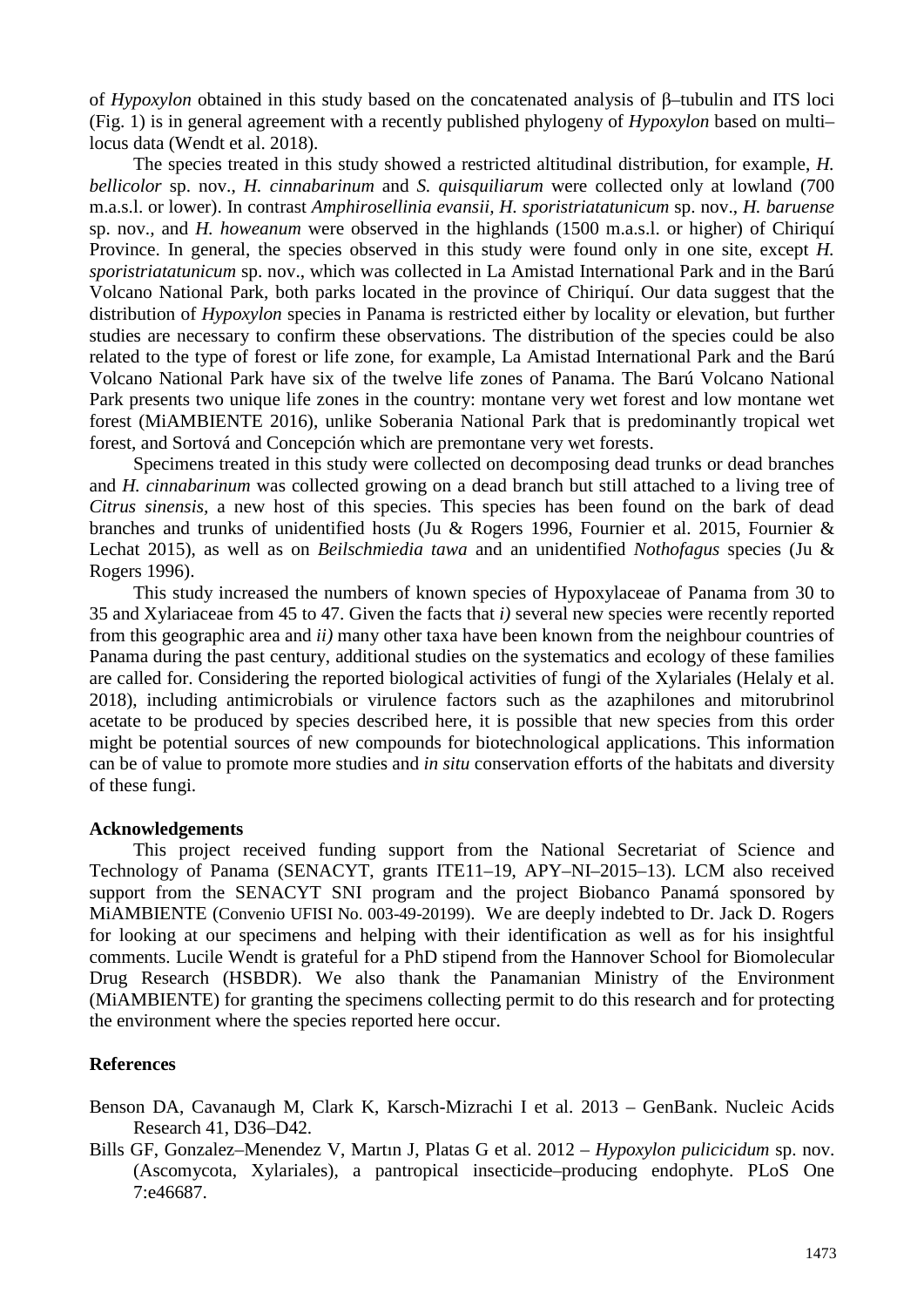- Carmona A, Fournier J, Williams C, Piepenbring M. 2009 New records of Xylariaceae from Panama. North American Fungi 4, 1–11.
- Castresana J. 2000 Selection ofconserved blocks from multiple alignments for their use in phylogenetic analysis. Molecular Biolology and Evolution 17:540–552
- Daranagama DA, Hyde KD, Sir EB, Thambugala KM et al. 2018 Towards a natural classification and backbone tree for Graphostromataceae, Hypoxylaceae, Lopadostomataceae and Xylariaceae. Fungal Diversity 88, 1–165.
- Dayarathne MC, Maharachchikumbura SSN, Jones EBG, Goonasekara ID et al. 2017 *Neophyllachora* gen nov. Phyllachorales), three new species of *Phyllachora* from Poaceae and resurrection of Polystigmataceae (Xylariales). Mycosphere 8: 1598–1625.
- Darriba D, Taboada GL, Doallo R, Posada D. 2012 jModelTest 2: more models, new heuristics and parallel computing. Nature Methods 9, 772.
- De Long Q, Liu LL, Zhang X, Wen TC et al. 2019 Contributions to species of Xylariales in China–1. *Durotheca* species. Mycological Progress 18(3), 495–510.
- Dennis RWG. 1956 Some Xylarias of tropical America. Kew Bulletin 11, 401–444.
- Dennis RWG. 1970 Fungus flora of Venezuela and adjacent countries. Kew Bulletin add. Series 3, Royal Botanic Gardens, Kew, 531 pp.
- Fournier J, Lechat C, Courtecuisse R. 2015 The genus *Hypoxylon* (Xylariaceae) in Guadeloupe and Martinique (French West Indies). Ascomycete.org 7, 145–212.
- Fournier J, Lechat C. 2015 New, rare and unsettled species of *Hypoxylon* (Xylariaceae) from French Guiana. Ascomycete.org 7, 63–96.
- Friebes G, Wendelin I. 2016 Studies on *Hypoxylon ferrugineum* (Xylariaceae), a rarely reported species collected in the urban area of Graz (Austria). Ascomycete.org 8, 83–90.
- Helaly SE, Thongbai B, Stadler M. 2018 Diversity of biologically active secondary metabolites from endophytic and saprotrophic fungi of the ascomycete order Xylariales. Natural Product Reports 35, 992–1014.
- Hellwig V, Ju YM, Rogers JD, Fournier J, Stadler M. 2005 Hypomiltin, a novel azaphilone from *Hypoxylon hypomiltum*, and chemotypes in *Hypoxylon* sect. *Hypoxylon* as inferred from analytical HPLC profiling. Mycological Progress 4, 39–54.
- Hongsanan S, Maharachchikumbura SSN, Hyde KD, Samarakoon MC et al. 2017 An updated phylogeny of Sordariomycetes based on phylogenetic and molecular clock evidence. Fungal Diversity 84, 25–41.
- Hsieh HM, Ju YM, Rogers JD. 2005 Molecular phylogeny of *Hypoxylon* and closely related genera. Mycologia 97, 844–865.
- Hyde KD, Norphanphoun C, Maharachchikumbura SSN, Bhat DJ et al. 2020 Refined families of Sordariomycetes. Mycosphere 11, 305–1059
- Ju YM, Rogers JD. 1996 A revision of the genus *Hypoxylon*. Mycologia Memoir n 20. APS Press, St. Paul, 365 pp.
- Katoh M, Kuma M. 2002 MAFFT: a novel method for rapid multiple sequence alignment based on fast Fourier transform. Nucleic Acids Research 30, 3059–3066
- Kearse M, Moir R, Wilson A, Stones-Havas S et al. 2012 Geneious basic: an integrated and extendable desktop software platform for the organization and analysis of sequence data. Bioinformatics 28, 1647–1649.
- Kuhnert E, Fournier J, Peršoh D, Luangsa–ard JJD, Stadler M. 2014 New *Hypoxylon* species from Martinique and new evidence on the molecular phylogeny of *Hypoxylon* based on ITS rDNA and β–tubulin data. Fungal Diversity 64, 181–203.
- Kuhnert E, Surup F, Sir EB, Lambert C et al.  $2015$  Lenormandins A G, new azaphilones from *Hypoxylon lenormandii* and *Hypoxylon jaklitschii* sp. nov., recognised by chemotaxonomic data. Fungal Diversity 71, 165–184.
- Kuhnert E, Sir EB, Lambert C, Hyde KD et al. 2017 Phylogenetic and chemotaxonomic resolution of the genus *Annulohypoxylon* (Xylariaceae) including four new species. Fungal Diversity 85, 1–43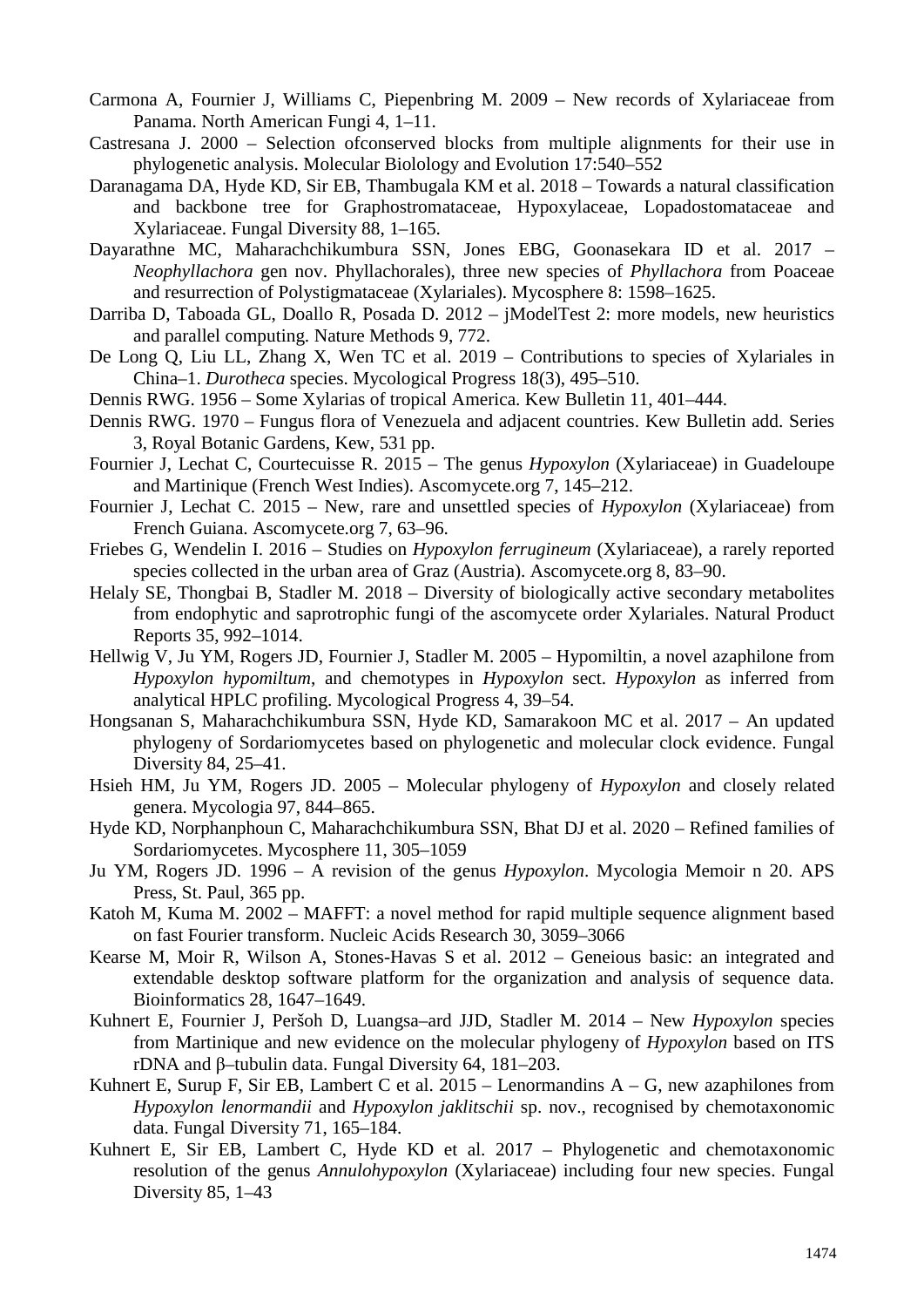- Lambert C, Wendt L, Hladki AI, Stadler M, Sir EB. 2019 *Hypomontagnella* (Hypoxylaceae): a new genus segregated from *Hypoxylon* by a polyphasic taxonomic approach. Mycological Progress 18, 187–201.
- Li JF, Phookamsak R, Jeewon R, Tibpromma S et al. 2017 Establishment of Zygosporiaceae fam. nov. (Xylariales, Sordariomycetes) based on rDNA sequence data to accommodate *Zygosporium*. Mycosphere 8, 1855–1868
- Mejía LC, Castlebury LA, Rossman AY, Sogonov MV, White JF. 2008 Phylogenetic Placement and taxonomic review of the genus *Cryptosporella* and its synonyms *Ophiovalsa* and *Winterella* (Gnomoniaceae, Diaporthales). Mycological Research 112, 23–35.
- MiAMBIENTE. 2016 (Ministerio de Ambiente de Panamá) Plan de Uso Público Parque Nacional Volcán Barú. Gaceta Oficial 28075ª. Gobierno de Panamá.
- O'Donnell K, Cigelnik E. 1997 Two divergent intragenomic rDNA ITS2 types within a monophyletic lineage of the fungus *Fusarium* are nonorthologous. Molecular Phylogenetics and Evolution 7, 103–116.
- Petrini LE. 2004 A revision of the genus *Stilbohypoxlon* (Xylariaceae). Sydowia 56, 51–71.
- Piepenbring M, Hofmann TA, Unterseher M, Kost G. 2012 Species richness of plants and fungi in western Panama: towards a fungal inventory in the tropics. Biodiversity and Conservation 21, 2181–2193.
- Piepenbring M. 2013 Fungi of Panama, Smithsonian Tropical Research Institute. http://biogeodb.stri.si.edu/fungi (accessed 9 Dec 2019).
- Platas G, Gonzalez V, Collado J, Martin J et al. 2009 Ascription of poorly defined taxa to taxonomic entities using molecular phylogenies: a case study on *Nodulisporium* sp. producers of nodulisporic acid. Mycotaxon 109, 443–460.
- Rayner RW. 1970 A mycological colour chart. Commonwealth Mycological Institute, Kew and British Mycological Society.
- Sir EB, Kuhnert E, Surup F, Hyde KD, Stadler M. 2015 Discovery of new mitorubrin derivatives from *Hypoxylon fulvo–sulphureum* sp. nov. (Ascomycota, Xylariales). Mycological Progress, 14(5), 28.
- Sir EB, Kuhnert E, Lambert C, Hladki A et al. 2016a New species and reports of *Hypoxylon* from Argentina recognized by a polyphasic approach. Mycological Progress 15, 1–19.
- Sir EB, Lambert C, Wendt L, Hladki AI et al. 2016b A new species of *Daldinia* (Xylariaceae) from the Argentine subtropical montane forest. Mycosphere 7(9):1378–1388.
- Sir EB, Becker K, Lambert C, Bills GF, Kuhnert E. 2019 Observations on Texas hypoxylons, including two new *Hypoxylon* species and widespread environmental isolates of the *H. croceum* complex identified by polyphasic approach. Mycologia 11, 832–856.
- Stadler M, Fournier J, Beltrán–Tejera E, Granmo A. 2008 The "red Hypoxylons" of the temperate and subtropical Northern Hemisphere. North American Fungi 3, 73–125.
- Stadler M, Kuhnert E, Peršoh D, Fournier J. 2013 The Xylariaceae as model example for a unified nomenclature following the "One Fungus- One Name" (1F1N) Concept. Mycology 4, 5–21
- Stamatakis A. 2006 RAxML–VI–HPC: maximum likelihood–based phylogenetic analyses with thousands of taxa and mixed models. Bioinformatics 22, 2688–2690
- Stamatakis A. 2014 RAxML version 8: a tool for phylogenetic analysis and post–analysis of large phylogenies. Bioinformatics 30:1312–1313
- Stamatakis A, Alachiotis N. 2010 Time and memory efficient likelihood–based tree searches on phylogenomic alignments with missing data. Bioinformatics 26, i132–i139
- Standley PC. 1933 The flora of Barro Colorado Island, Panama. Harvard University, Contributions from the Arnold Arboretum 5, 178 pp.
- Surup F, Narmani A, Wendt L, Pfütze S, Kretz R, Becker K, Menbrivès C, Giosa A, Elliott M, Petit C, Rohde M, Stadler M. 2018 – Identification of fungal fossils and novel azaphilone pigments in ancient carbonised specimens of *Hypoxylon fragiforme* from forest soils of Châtillon-sur-Seine (Burgundy). Fungal Diversity 92, 345–356.